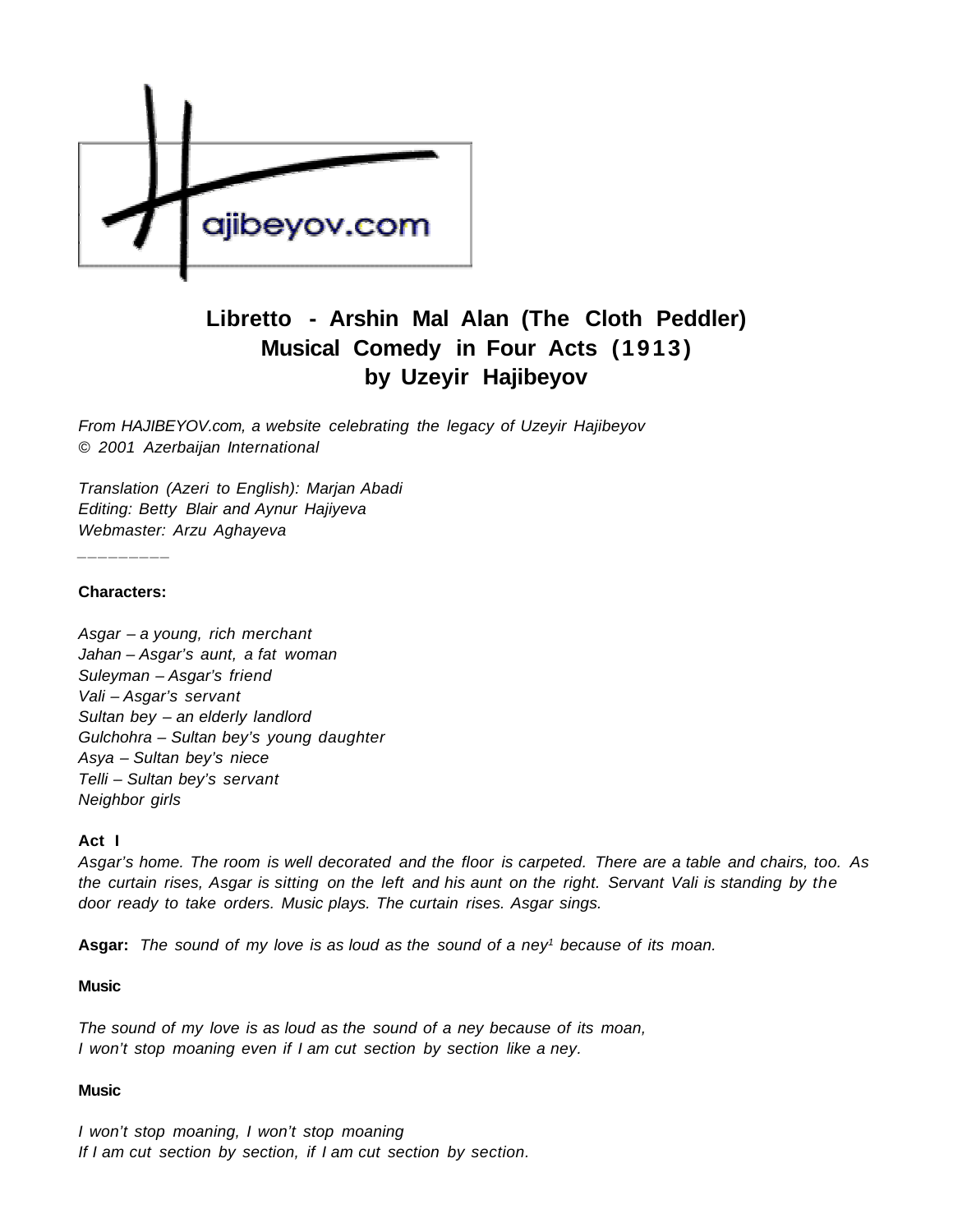## **Music**

Fortune, help, otherwise it is not possible for the heart to reach its dream.

## **Music**

Fortune, help, otherwise it is not possible for the heart to reach its dream, As that stealer of my heart is without sorrow, but I am sorrowful.

## **Music**

I won't stop moaning, I won't stop moaning If I am cut section by section, if I am cut section by section.

## **Music**

My heart rejoices now and then, As that beauty opens her mouth with a smile, seeing my bitter cry.

## **Music**

I won't stop moaning, I won't stop moaning, If I am cut section by section, if I am cut section by section.

(Lines from one of Fuzuli's gazals.)

# **Music**

**Jahan:** May your aunt be sacrificed to you, what has happened that you are singing so sadly that one's heart feels for you?

**Asgar:** If it makes your heart feel for me, it means that you have spirit, aunt!

**Jahan:** I didn't get it, may your aunt be sacrificed to you, say that again so that I understand it.

**Asgar:** Never mind, I didn't say anything that should be repeated… Now look here, aunt. Just tell me how it can be that things remain just like this. If the world comes and goes like this, what will its end be? **Jahan:** May your aunt be sacrificed to you, thank God, what happened to the world?

**Asgar:** I mean what its end will be, what its results will be. For example, yes, we grew up and became adults. Thank God we have wealth, riches and all that, but you know, things don't get straightened out with this, your heart doesn't get calmed, you still feel the need for something else. Am I right or not? **Jahan:** May your aunt be sacrificed to you! Of course, you're right, but still I don't really understand what you're talking about.

**Asgar:** What I am saying is clear, aunt! To tell you the truth, I think about the things that I have, and I see that I am still lacking something.

**Jahan:** What! If there is anything that you are lacking, send the servant to the market so that he can buy it from there. Why should it be anything to think of?

**Asgar:** You don't understand what I'm talking about. You know, I'm talking about something serious with you, and you are telling me about the market. I'm wondering what the end of such a way of life will be. I have wealth, money, but the owner of money needs to own something else whereas the ones who have neither wealth nor money have a flock of them.

**Jahan:** May your aunt be sacrificed to you! You are a merchant, what do you have to do with a flock? (Vali shakes his head.)

**Asgar:** Oh, aunt! Didn't you understand again what I want?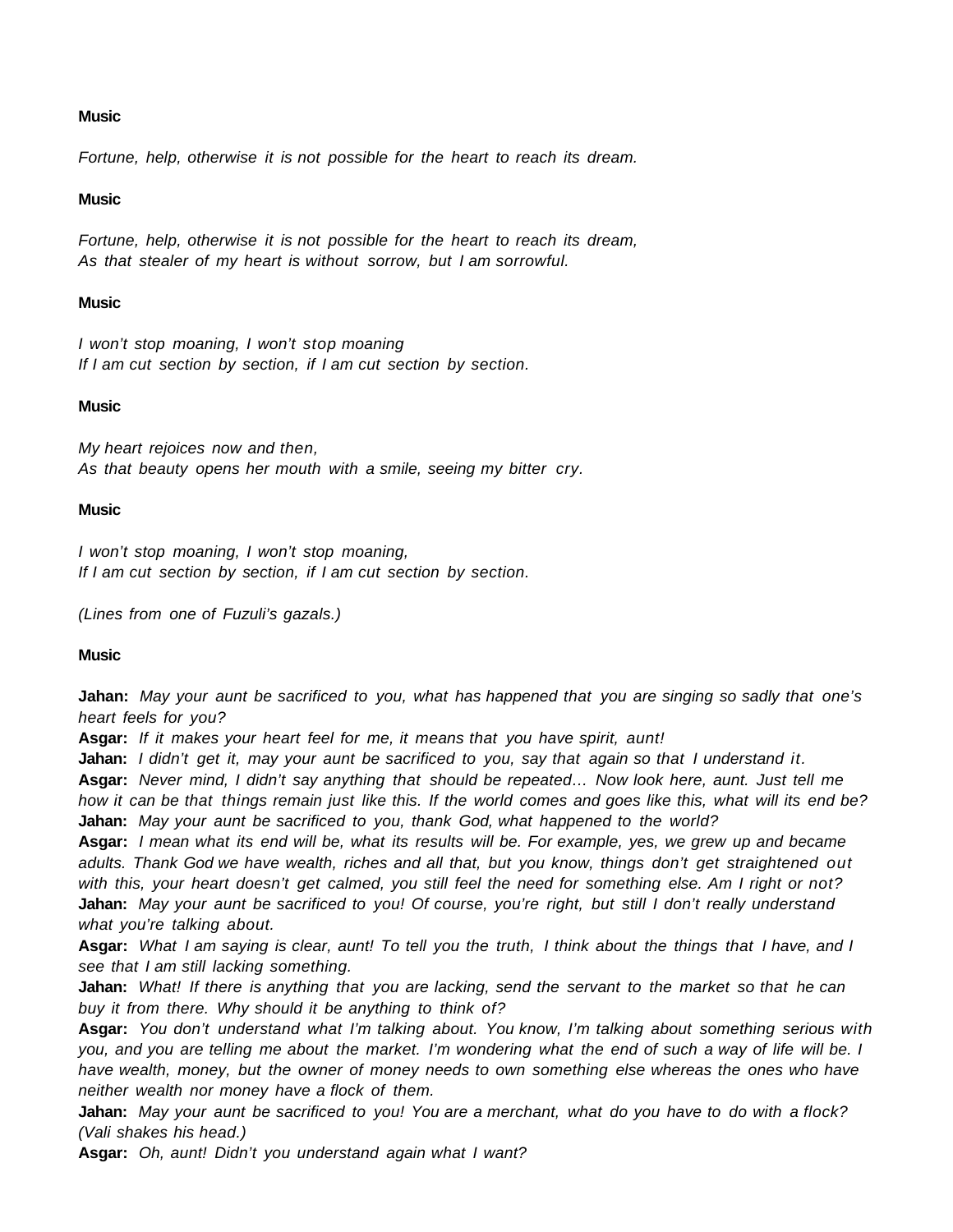**Vali:** (all of a sudden) I know what my master wants.

**Asgar:** (turns to him) Hey, are you here, too? OK, say what I want.

**Vali:** (grinning) I know what you want.

**Asgar and Jahan:** If you know, say it, what are you waiting for?

**Vali:** You want… (He suddenly goes out the door, laughing. Asgar smiles.)

**Jahan:** Goodness, it's as if the guy is mad. (To Asgar.) May your aunt be sacrificed to you, just help me understand what you want.

**Asgar:** Aunt, look here! How old do you think I am?

**Jahan:** OK, not this Ramadan, but after the next Ramadan is over, you'll be 28. What are you worried about? You are still a child, may you live 100 years!

**Asgar:** Very good. Even though I'm still a child, I can already stand on my feet, can't I?

(Vali re-enters and stands the same way that he was standing before.)

**Jahan:** Of course you can. Thank God you are a healthy young man.

**Asgar:** OK, now what should this healthy young guy do? Just eat and sleep?

**Jahan:** Asgar, please, speak clearly with me so that I can understand you. After all, I am a Turkish-style woman, how do I understand Arabic, may your aunt be sacrificed to you?

**Asgar:** (aside) Hey, it's not a place to feel ashamed anymore. (To Jahan.) You know what, aunt? (Loudly.) I want to marry, you know, to marry!

**Vali:** You see, this is what I was thinking it was all about. (Laughs.)

**Jahan:** May your aunt be sacrificed to you. Say it so that I can understand it. Why would you complicate it like that?

**Asgar:** OK, so now you know that I want to marry.

**Jahan:** Good, I really appreciate it, may your aunt be sacrificed to you. May God bring us the day when I dance at your wedding party. (Vali dances.) See, Asgar, may your aunt be sacrificed to you, at last you came to what I was telling you. For a long time, I've been telling you: "Asgar, come marry, own a home, become a father." But it was useless. I stopped talking about it because you weren't listening to me. Now do you see that you have come to what I was saying? Of course, marry, organize your wedding, let your friends rejoice and your enemies grieve. (Vali sighs.) If you want, I can go today and look for a bride for you. My late sister was telling me till she gasped out her life: "Jahan, look here, I am leaving Asgar with you. Don't let him be alone, help him get married." (She cries. Vali sighs deeply.)

**Asgar:** Come on, it''s not the right time to cry now. We have started a talk here, let's see what its end will be.

**Jahan:** Marry, may your aunt be sacrificed to you!

**Asgar:** But how? The question is that marrying is not an easy business.

**Jahan:** May your aunt be sacrificed to you, marrying is as easy as drinking water. What is difficult about it? Especially for a young guy like you. Thank God, you have both money and wealth, and plus you are young. By God, even if you ask for a padishah's daughter, he will give her to you. Look, it doesn't need a lot of thinking over. Let me go right away wearing my veil, to choose a bride for you. Or, you tell me which landlord's or merchant's daughter you want, and I'll go and ask her for you.

**Asgar:** But how do I know which landlord's or merchant's daughter is good so that I can tell you to go and ask her for me? I haven't seen them.

Jahan: What! May your aunt be sacrificed to you! Am I blind? By God, I'll go and choose such a bride for you that one can lose his mind when looking at her.

**Asgar:** (laughs) Then, aunt, I'll lose my mind and become mad. No, aunt, it doesn't work for me. I have to see the girl myself first, then if I like her, I'll marry her, if not, then I won't marry her. **Jahan:** Then you tell me clearly what kind of girl you would marry. (Sings and dances.)

I'll wear my veil, I'll wear makeup on my face and eyes. (2) I'll go and look for a bride for you, I'll go everywhere looking for her. (2)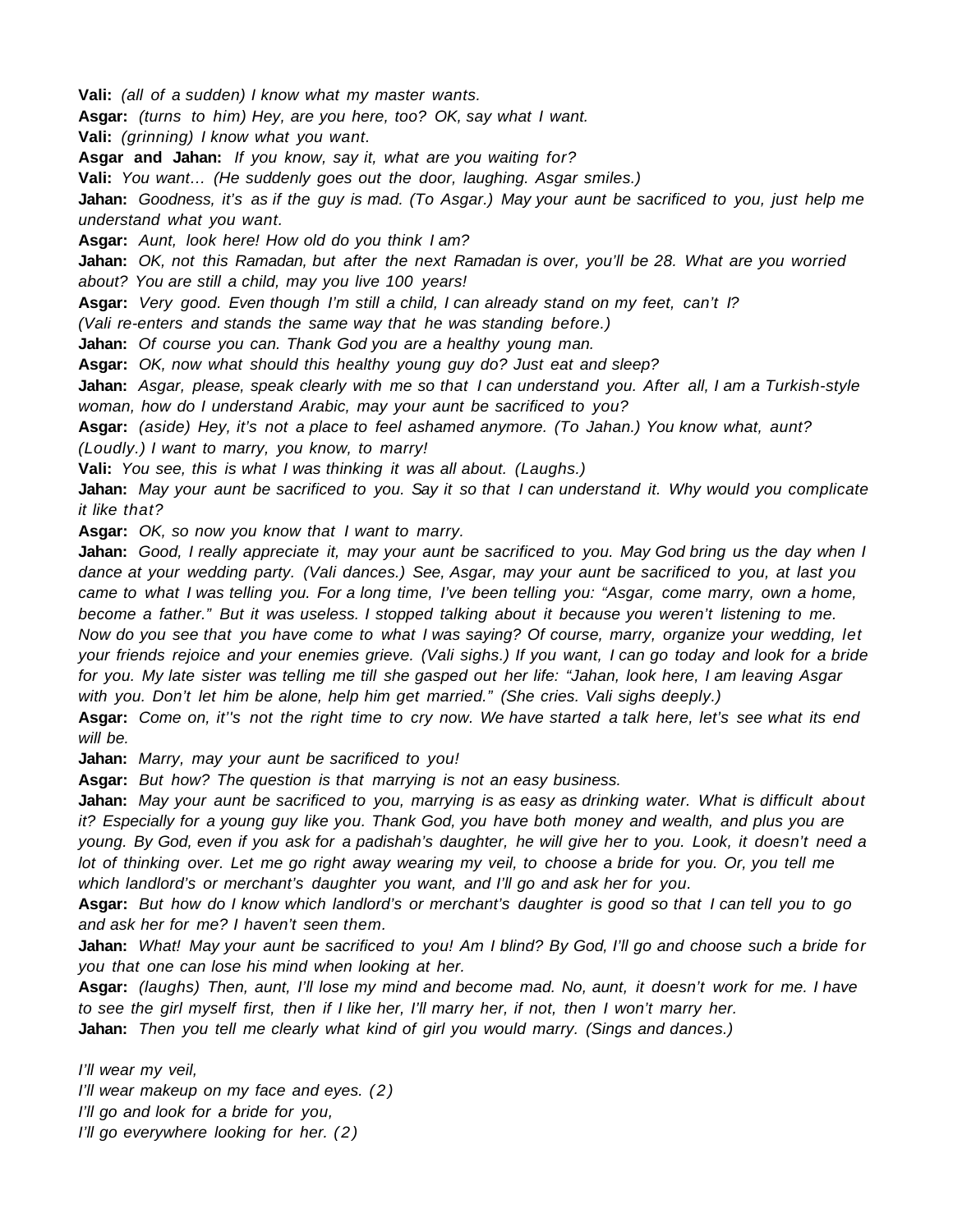# **Music**

I'll look for her among the daughters of Landlords, khans and merchants. (2) I'll pick up the most beautiful one Of those flowers in the meadow. (2)

## **Music**

May your aunt be sacrificed to you, I'll take every trouble for you. (2) Look I'll dance like this At your wedding party. (2)

# **Music**

You, a man, how will you see the girl? Will people show their daughters to you?

**Asgar:** Yes, this is what I've been asking you all morning: what will the end be? I want to marry, but I don't know who to marry, because I haven't seen anybody and I'm not allowed to.

**Jahan:** May your aunt be sacrificed to you! Come marry in the traditional way like your ancestors did. It's not a concern of yours. Let me go and ask for a bride for you. If she turns out to be bad, I'll be the one to blame.

Asgar: Aunt, what are you talking about? I don't buy even the chintz for two shahis<sup>2</sup> if I don't see it, let alone a wife! No, I don't want to marry like this. If you can, show me a way to see the girl first before I marry her.

**Jahan:** May your aunt be sacrificed to you, what way can I show you? **Asgar:** It seems that there is no way for it. That's why I don't marry. (Vali sighs. Silence. Music is played, then Suleyman enters.) **Suleyman:** Aunt Jahan, how is your mood? Vali, how are you? **Jahan:** Thank God, I am good. Thank you, Suleyman! **Vali:** Bey, may your kindness be more. (Suleyman sings as he goes towards Asgar.)

# **Music**

# **Suleyman:**

What is your problem, what is this moaning all about? (2) Why are your thoughts so destroyed? (2) Don't be shy, tell me your problem,  $(2)$ What sorrow has affected you like this? (2) There is no such trouble in the world that doesn't have a remedy.  $(2)$ Get the remedy for the trouble, enjoy the life. (2) Haven't you heard that there's such a saying that,  $(2)$ No matter the dream, one will find what he wants if he is looking for it!  $(2)$ 

Hey, why are you sitting silently like this? Or are you the one to worry about the troubles of the world?

**Asgar:** Suleyman, it's so good that you came. After all, they say that you are a clever person. Come, let's see what you will advise.

**Suleyman:** You mean you don't believe that I am clever?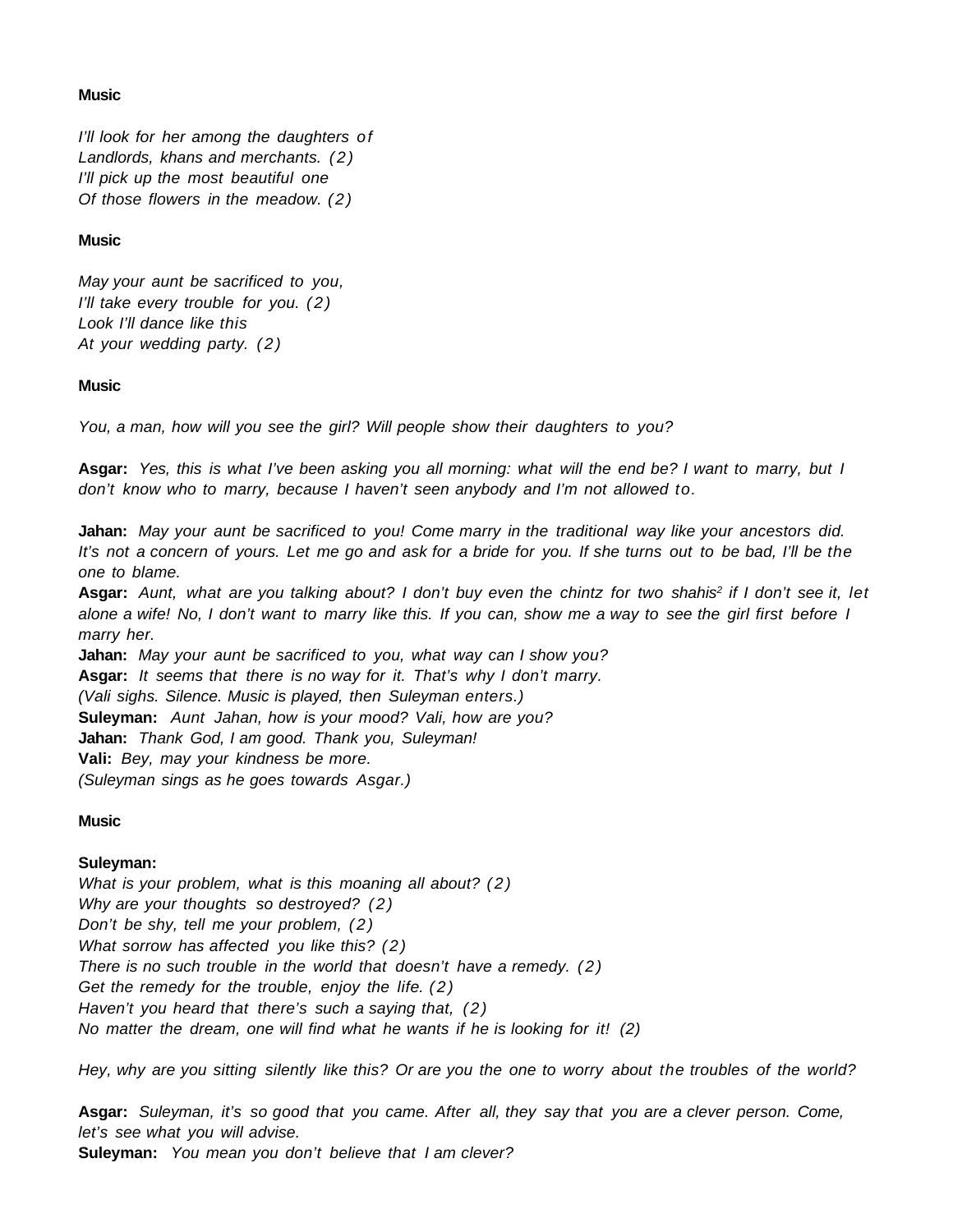**Asgar:** I do, but if you give me a good piece of advice, I'll be absolutely assured. **Suleyman:** Now tell me bit by bit what happened. **Asgar:** What could happen? I am wondering what the end of this is going to be. If the world comes and goes like this… **Suleyman:** (interrupts him) Stop, I know what you want. **Asgar:** What do I want? **Suleyman:** Of course, you want to marry. (Everybody is surprised.) **Asgar:** Wow, how did you know? **Suleyman:** I can see it on your face. It's not difficult to know that. (To Jahan.) Is it so or not, aunt Jahan? Jahan: Yes, my child, of course it's so. **Suleyman:** (To Vali.) Is it so or not, Vali? **Vali:** Bey, of course it's so. **Suleyman:** (To Asgar.) Now do you get that I am clever? **Asgar:** I partially got it. Friend, now there's something else. If you help me do something about it, then I'll understand that you are absolutely clever. **Suleyman:** Now tell them bit by bit and I'll listen to you. **Asgar:** Look, Suleyman, I am thinking that marrying a girl is like buying goods. Just as the goods can be both bad and good… **Suleyman:** Stop, I know what you want. **Asgar:** What do I want? **Suleyman:** You want to see the girl first and then marry her. (Everybody is surprised again.) **Asgar:** (surprised) My God, how did you know that? **Suleyman:** I understood it the moment you opened your mouth. It's not difficult to understand it. (To Jahan) Is it so or not, aunt? **Jahan:** My child, of course, it's so. **Suleyman:** Is it so or not, Vali? **Vali:** Bey, you are right. **Suleyman:** (To Asgar) Now do you understand that I am absolutely clever? **Asgar:** There's just a little left. If you know one more thing, I'll undoubtedly believe in your being clever. OK, clever guy! How and where can I see the girl so that I can get to know her just a little bit? **Suleyman:** What is easier than that? Disguise yourself, change your clothes, wear old stuff, take chintz and all that under your arms, take an arshin<sup>3</sup> in your hand, then go and sell material from yard to yard. That way, you can choose one of the girls that you see and like, then send your friend and I'll go ask her for you and that's it. **Asgar:** (rejoicing) What an idea! **Jahan:** My child, of course it's a good idea. **Suleyman:** There is no other way to it. (To Jahan.) Is it so or not, aunt? **Jahan:** My child, of course, it's so. **Suleyman:** Is it so or not, Vali? **Vali:** Bey, you are right. **Suleyman:** (To Asgar.) Now do you see that I am clever? **Asgar:** You are clever, brother, you are clever! By God, I'll do just like you said. **Jahan:** Suleyman, why do you let yourself get older but not marry? **Suleyman:** I will marry, aunt. I am also thinking about it. Let's first help Asgar marry. It looks like he is in haste. Then I will marry. (Suddenly.) OK, aunt, what are your plans? **Jahan:** Nothing, my child, what am I supposed to plan? **Suleyman:** No, aunt, it's enough that you stayed a widow for such a time. Let's give you to one good man so he can pray for us.

**Jahan:** What, my child, it's so untimely for me to marry.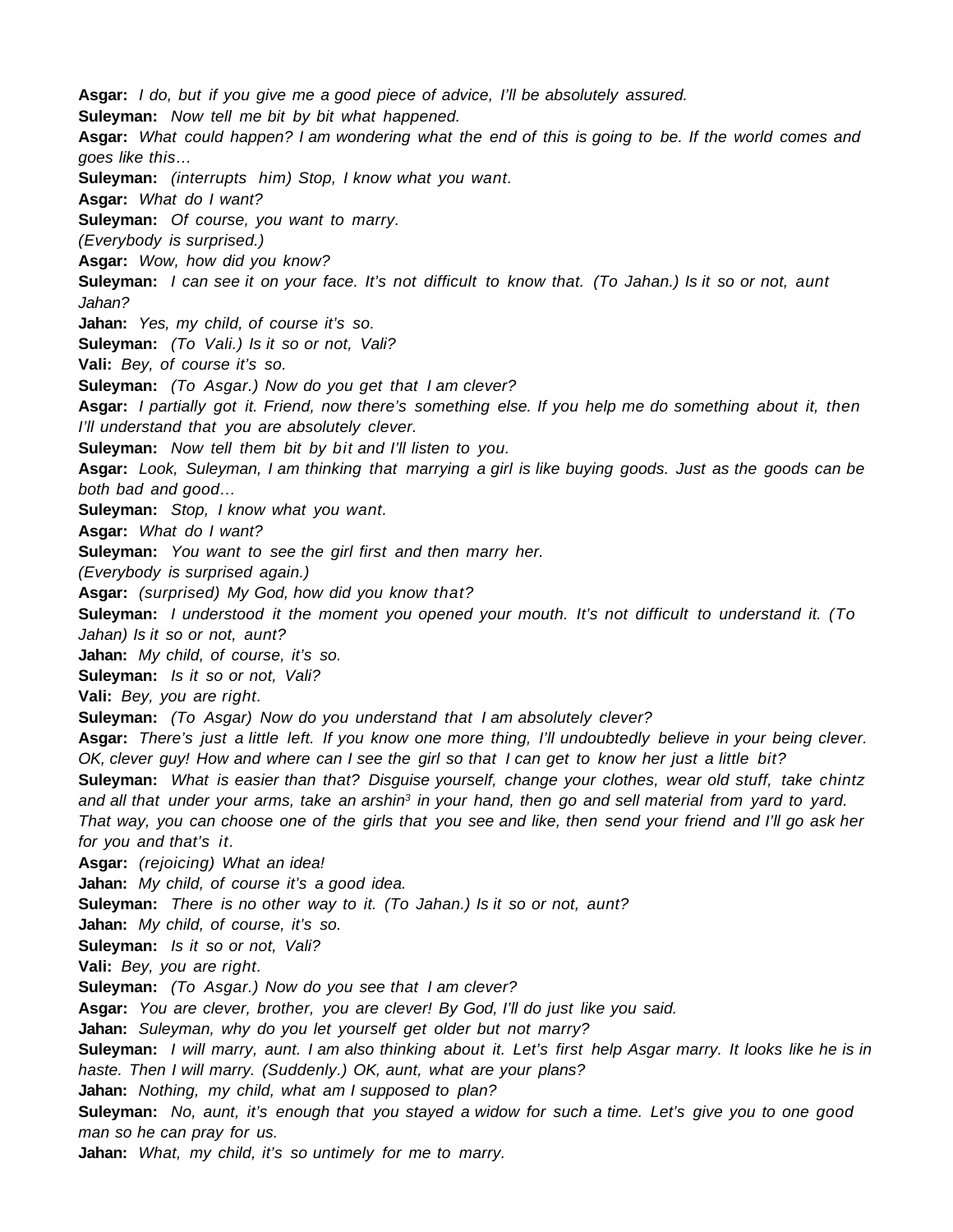**Suleyman:** What? You are so little! Of course, it is time for you to marry. Is it so or not, people? Of course, it is so. (To Vali.) Hey, Vali, you get ready! (Vali feels ashamed and bows his head.) **Suleyman:** What, Asgar? What are you thinking about? **Asgar:** By God, I'll become a cloth peddler from tomorrow on. **Suleyman:** Good for you. May God help you reach your wish as well as us. Is it so or not, aunt? **Jahan:** My child, of course, it' s so. **Suleyman:** Is it so or not, Vali? **Vali:** Bey, you are right. **Suleyman:** If the things turned out to be so, then listen! (Sings.)

#### **Music**

Learn this trick, find your bride, and marry soon! (2) Know that you won't get such a chance again.  $(2)$ But, look here, don't forget us, don't forget us, When you see the girls with black eyes and eyebrows.

**Everybody:** (except for Asgar) But, look here, don't forget us, don't forget us, When you see the girls with black eyes and eyebrows.

## **Music.** Everybody dances.

#### **Jahan:**

Let the day come that, my child, you get married,  $(2)$ And make marrying a fashion among us. (2) Now you teach us tricks, teach us tricks, teach us tricks, Maybe then we'll see the nice sides of life, nice sides of life, nice sides of life.

#### **Everybody:**

Now you teach us tricks, (3) Maybe then we'll see the nice sides of life. (3)

**Music**. Dance.

#### **Vali:**

Go to the market, to downtown, sell clothes, master Asgar! (2) Look for the bride, find and marry her soon, master Asgar. (2) You found a remedy for your trouble, for your trouble, for your trouble, Open a way for Vali too, for Vali too, for Vali too.

## **Everybody:**

You found a remedy for your trouble, (3) Soon open a way for us too. (3)

**Dance.**

**Curtain.**

**Act II**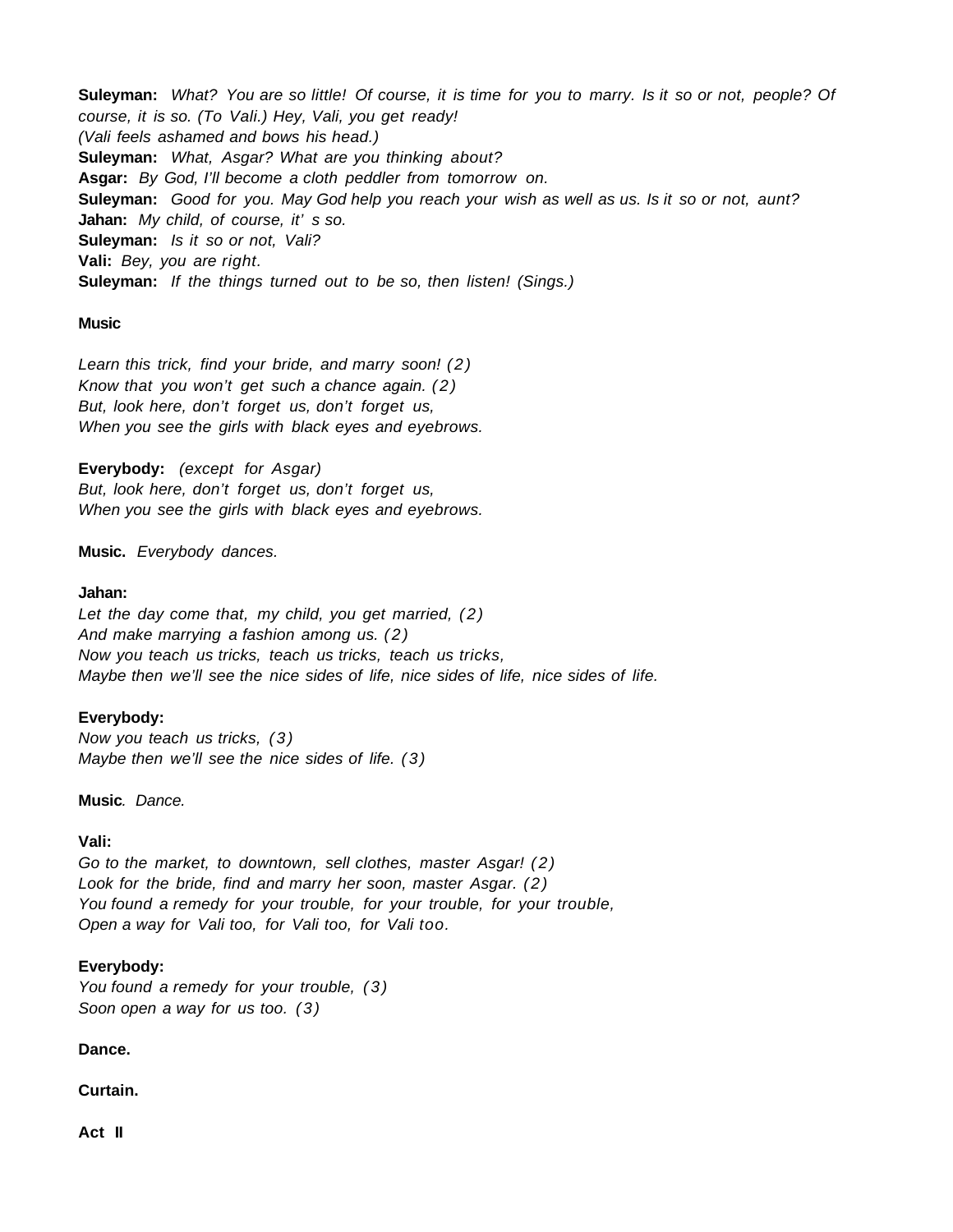A prelude of music is played, then the curtain rises. Gulchohra, Asya and Telli are sitting in front of Sultan bey's house, one of them sewing something, another one knitting a sock.

**Gulchohra** (singing as she sews):

## **Music**

Everybody in the world is sad because of my sighs and wails.

## **Music**

Everybody in the world is sad because of my sighs and wails. My being sad is because of my making everybody sad.  $(2)$ 

## **Music**

The sorrow of love in my poor heart is getting greater day by day.

## **Music**

The sorrow of love in my poor heart is getting greater day by day. It's because I advise a cure to any sorrowless person. (2) It won't be for nothing if the stones fall over my head from heaven, It's because I've destroyed its foundation with the pickax of my sigh. (2)

(Taken from Fuzuli's gazal.)

Ah… Come, my sweetheart! (3) Come, my sweetheart! (3)

**Asya**: (sighs) Gulchohra, I feel so sad every time you sing.

**Gulchohra**: It looks like you don't like my singing.

**Asya:** No, I like it very much, that's why some sort of sorrow comes over me and I become so sad. **Gulchohra:** Ah, isn't our life an entire sorrow itself?

**Asya:** Yes, by God, you are right.

**Telli:** Ladies, what has happened to make you grieve? God willing, Sultan bey will marry you off one of these days, you'll go own a house, become mothers and then you won't be grieving anymore.

**Gulchohra:** Ah, Telli, it would have been better if they didn't marry us off at all, than the way that they are marrying us off.

**Telli:** Why, khanim, why are you talking like that?

**Gulchohra:** By God, I am right. I don't like that kind of marriage in which you don't know who you are marrying, who your husband is going to be. You don't know whether he is young or old, whether he is bald or mangy, you don't know whether he's going to beat you or not.

**Asya:** (surprised) Then Gulchohra, do you not want to marry at all, but rather stay at home and keep company to a sack of flour?

**Gulchohra:** I don't mean to say that I want to stay at home all my life and keep company to a sack of flour. I want to say that one should first see who she's marrying. She should first see him, to see if she likes him or not, to get to know him and then marry.

**Asya:** (laughs) You are talking so that I bet even a cooked chicken would laugh at you. Who will you see within these four walls, poor you, (mocking her) that you can see if you like him or not? **Gulchohra:** Then it's better to stay at home all your life as a spinster.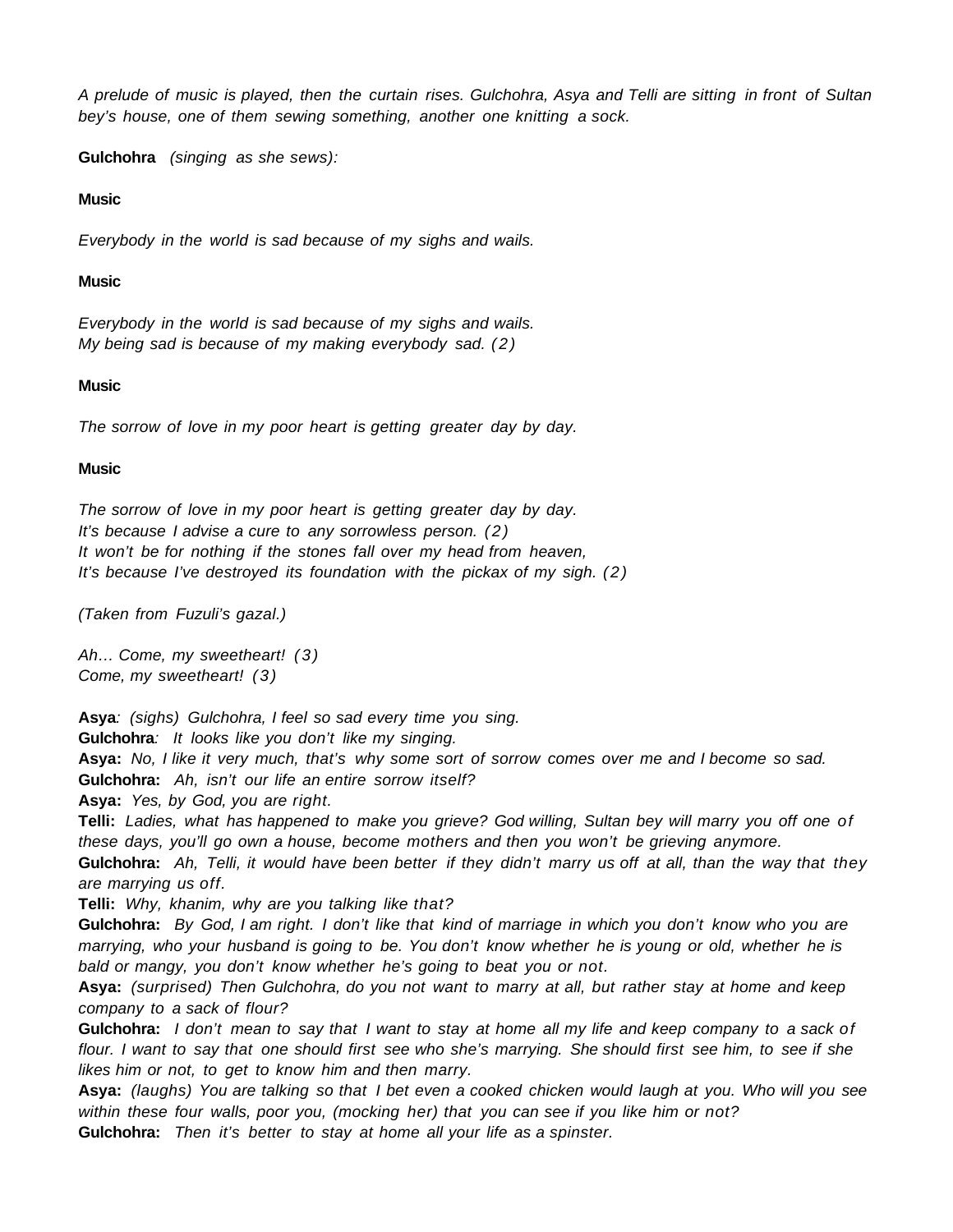**Telli:** Come on, just let my master marry you off, I'll go and see your fiancé, see how his house and all that is, then come and tell you everything.

Gulchohra and Asya laugh.

**Gulchohra:** Then, Telli, it looks like it's enough just for you to see our fiancés, that there's no need for us to see them.

**Telli:** No, khanim, first I'll see them and then you.

**Asya:** OK, Telli, let it be as you say. Let them just marry us off, the rest is easy.

**Gulchohra:** No, I won't marry until I see and like my future husband. You go and marry without seeing him first.

**Telli:** By God, khanim, it's better to marry without seeing your future husband first; otherwise, it doesn't turn out good later. But when you don't see your future husband before the marriage, your heart hurries to see him soon. (Sings.)

You on that side, your sweetheart on this side, When you bend your neck like a gazelle, Your look takes thousands of souls away, And brings grief and sorrow over me.

## **Music**

You on that side, your sweetheart on this side, When you sometimes look askew, I can't take my eyes away from yours, And this brings grief and sorrow over me.

## **Music**

You on that side, your sweetheart on this side, When you let your hair down over your face, My sigh gets so loud that it reaches the sky, And this brings grief and sorrow over me.

(Retells.) They dress you well and put makeup on your face, then they mount you up into a carriage and take you to your husband's home saying: "Allah! Allah!" They even kill an animal as a sacrifice to you, then they take you to the room and seat you behind a curtain. You sit there waiting, with your heart leaping. Then you see the door open and the groom come in…

(At this moment, the door opens and Sultan bey comes in. The girls keep silent and go on with their work.)

**Telli:** (aside) God forbid that the groom is like him.

**Sultan bey:** (yawns) Hey, Telli, I've asked you a thousand times to cover me with a blanket when I fall asleep. Now I've slept without a blanket and it seems that I've caught a cold. (Yawns.) Ay… I wish Sona were still alive… Anyway, loneliness is not some business.

**Gulchohra:** Father, we would have covered you with a blanket if you had told us. We didn't know… **Sultan bey:** I didn't tell you, I didn't tell you, it's late now. (Yawns.) Now get up and go inside, I'm going downtown. Take good care of the house. Get up! (The girls all get up and go into the house.) It doesn't work, loneliness doesn't work for me. For that past five years, I've been going backwards day by day. The day before yesterday, I told Doctor Mirza Husein that it hurts here, it hurts there. He told me: "Go marry." Where is the woman that I could meet and marry! Of course, nobody will give me his daughter. Because I am old, have little money and to marry again with guns and all that wouldn't become me. I need a widow so that the whole business is over with one Molla, three manats and a loaf of sugar. After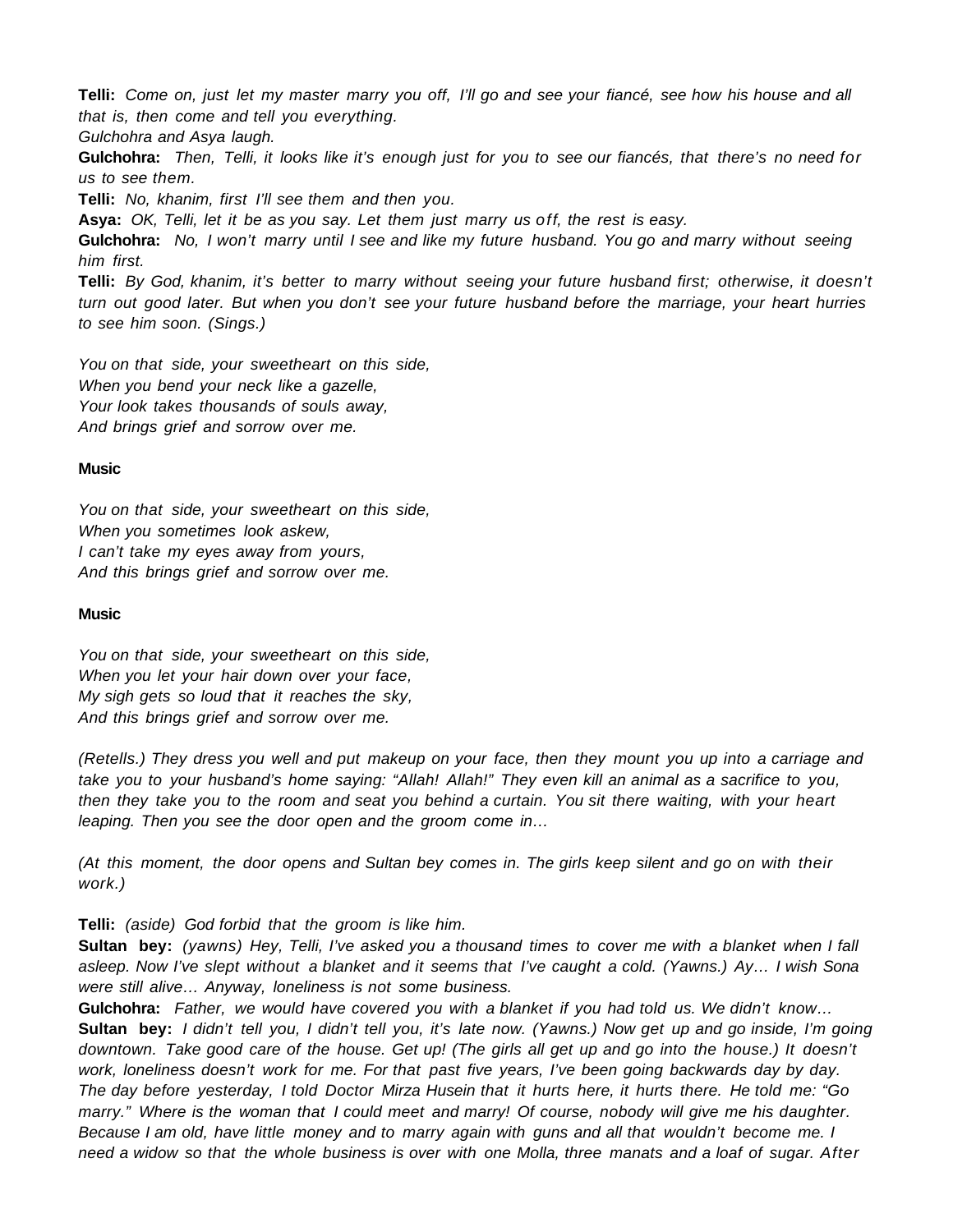that, the wife will start dying my moustache with khina at night and washing it in the morning. And then I won't catch cold when I sleep. Anyway, let me go to the market and see what's going on. (He goes.)

# **Music**

(Asgar sings behind the curtain.) Asgar: Who wants to buy textiles! (2) Who wants to buy textiles! Bafta, tafta, bukhcha<sup>4</sup> hey!... (Asgar comes out onto the stage with textiles under his arm and an arshin in his hand.)

**Asgar:** I've been walking around for exactly three days, but I haven't found what I'm looking for yet. Let me finish this day too and see what happens. Fortune, help me!

# **Music**

(Sings again.) Who wants to buy textiles! (2) Who wants to buy textiles! Bafta, tafta, bukhcha hey!… ( Gulchohra, Asya and Telli come out from one side and the neighbor girls from another side. The girls call Asgar.)

**The girls:** Cloth peddler, cloth peddler, come here!

**The chorus of girls: (Sopranos)** Cloth peddler, show us your goods, Lay them down one by one and then show them to us. **(Altos)** Show us, show us whatever you have, The girls want to get dolled up.

# **Music**

 $\overline{a}$ 

Ah, what a beautiful textile, And its flowers are buds. It's khoncha, the decoration for a wedding,  $(2)$ Khoncha… I wish I had a dress sewn of it, Then I would dance as much as I wanted.

**Music** (The chorus gets repeated once again.)

**Asgar:** (going over to them) Aha, it looks like I've fallen into a field of girls, a bunch of them appeared all at once. Let me go and see how they are. (To them.) Tell me, beautiful ladies, tell me what you want. Chintz, silk, velvet, bafta, tafta, I have everything. **Gulchohra:** Open and let us see what you have that we like. **Asgar:** Now, khanim! (Opens, paying attention to Gulchohra.) **Asya:** (aside) What a handsome guy!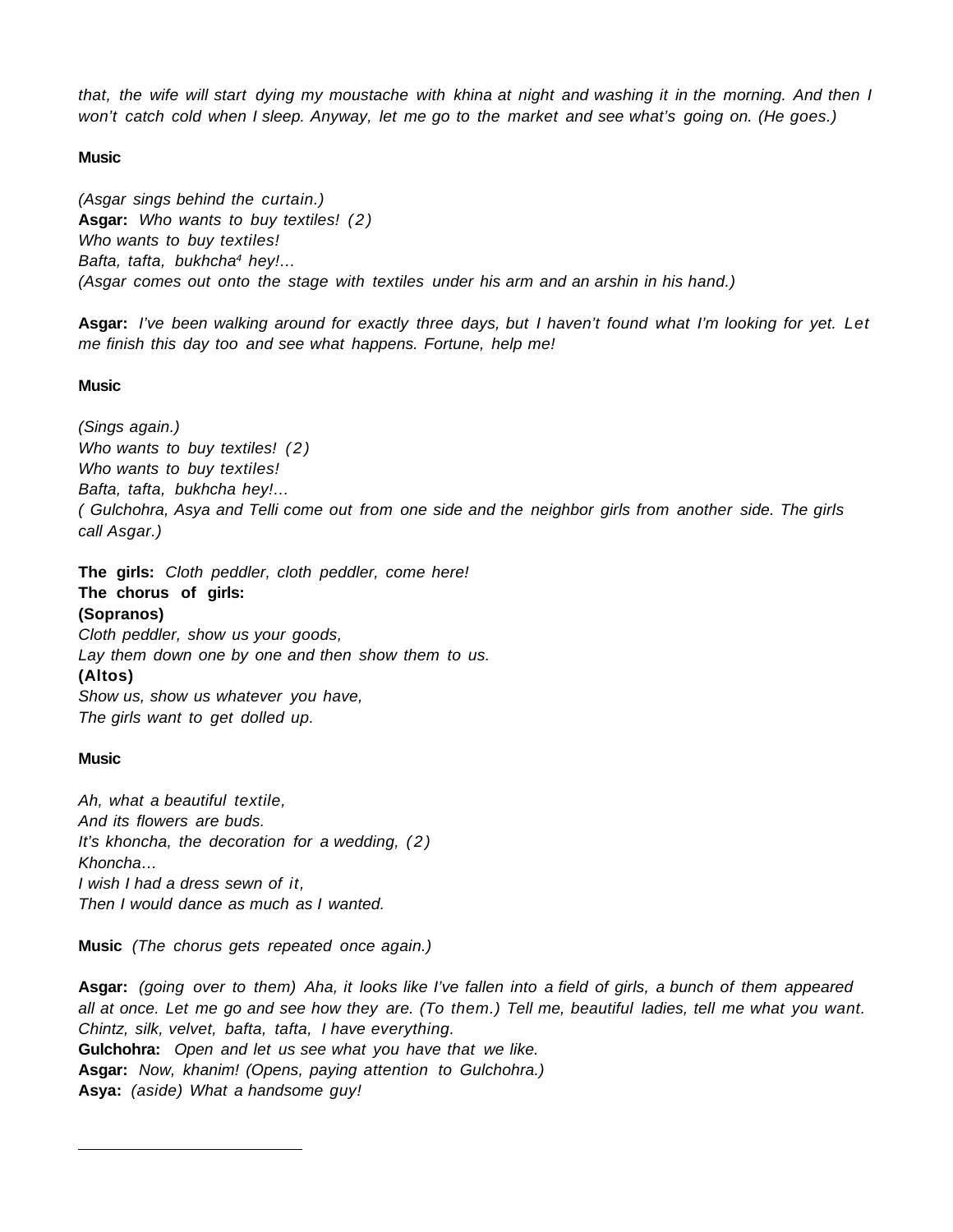**Asgar:** (looking attentively at Gulchohra again.) Look, khanim, everything that a heart could want is here. (Aside.) What a girl!

**Telli:** Khanim, that material for a skirt is so good!

**Asya:** Come on, what will it be necessary for?

**Gulchohra:** (To Asya.) It won't be necessary for you, but it will be necessary for Telli.

**Asgar:** You are right, khanim. (Aside.) She is a clever girl! (To her.) How many arshins do you want me to cut for your servant?

**Gulchohra:** How much per arshin?

**Asgar:** Nothing, 12 gapiks. But I will sell it to you for two shahis.

**Gulchohra:** We always buy an arshin of such chintz for eight shahis. If you sell for the amount you mentioned, cut ten arshins of it.

**Asgar:** That's OK, let it be a sacrifice to you! (Measures.) One… Two… (Aside.) Looks like I've found what I've been looking for. Three… Four… By God, she has been destined for me. Eight… Nine… Looks like she has a beautiful inside just like her outer. Ten… Eleven… Twelve…

**Gulchohra:** Ten arshins will do.

**Asgar:** Oh, yes! I forgot, here, it's exactly ten arshins. (Cuts and gives it to the servant.)

**Asya:** Ah, you don't have anything that would become us.

**Asgar:** Khanim, I have a lot of things that would become you. But they are all at home now. Inshallah, I will bring them next time. (Gulchohra gives him money.) Khanim, let your home be always prosperous, the abundance that your hand brings is enough for me.

**Gulchohra:** How do you know that my hand brings abundance?

**Asgar:** It just occurred to me that your hand brings abundance. (Aside.) By God, this is what I want. (To her.) Khanim, isn't this Sultan bey's house?

**Gulchohra:** That's it.

**Asgar:** Let it be prosperous! Which one of you is Sultan bey's daughter?

**Asya:** That's her.

**Asgar:** Let her live long! (Aside.) She's a very beautiful girl!

**Asya:** Gulchohra, let's go home. If uncle comes and sees us here, he'll get angry. (They go.)

**Asgar:** Thank you, live long!

**Gulchohra:** (going) Thank you too!

**Asgar:** (alone) To tell the truth, I haven't seen a girl better than her; maybe I won't ever see one. Come, Asgar, call your fortune and marry her! Even though Sultan bey hasn't seen me, he has heard my name. He knows that I am a rich young merchant. He'll certainly give his daughter to me if I ask him. Now I wonder if the girl will marry me if I convince her that I am really a cloth peddler. I don't know what the girl will say, but if Sultan bey learns that I am a cloth peddler, he won't give his daughter to me by any means. I wish the girl would come out so I could see her again and talk to her. Wait a minute… (Looks at the door.) It looks like someone is coming. Let me hide myself and see who it is. (He hides himself. The door opens and Gulchohra comes out.)

**Gulchohra:** Just like Asya says, the cloth peddler was handsome. But now if you tell Asya that she should marry him, she'll scream and yell and say that the cloth peddler is not a match for her. But I think that cloth peddling is not a bad profession. A cloth peddler is just like a merchant. By God, I would marry him if my father agreed. Because I have seen him, I know that he isn't crippled or blind or bald, and I liked his face. His face looks like the face of a nobleman. By God, if you dress him well, he'll become as handsome a guy as the son of a landlord. He tells me that my hand certainly brings abundance and was looking at me in such a way as though he was seeing only me in the world. I wish I could see him again; then I could pay more attention to him.

My God, look what I'm saying. Who knows? Maybe he has a wife and kids. (She is taken away by her thoughts.)

**Asgar:** (coming out with arshin under his arm) Khanim, I'm sorry… **Gulchohra:** (frightened.) Oy, I got frightened …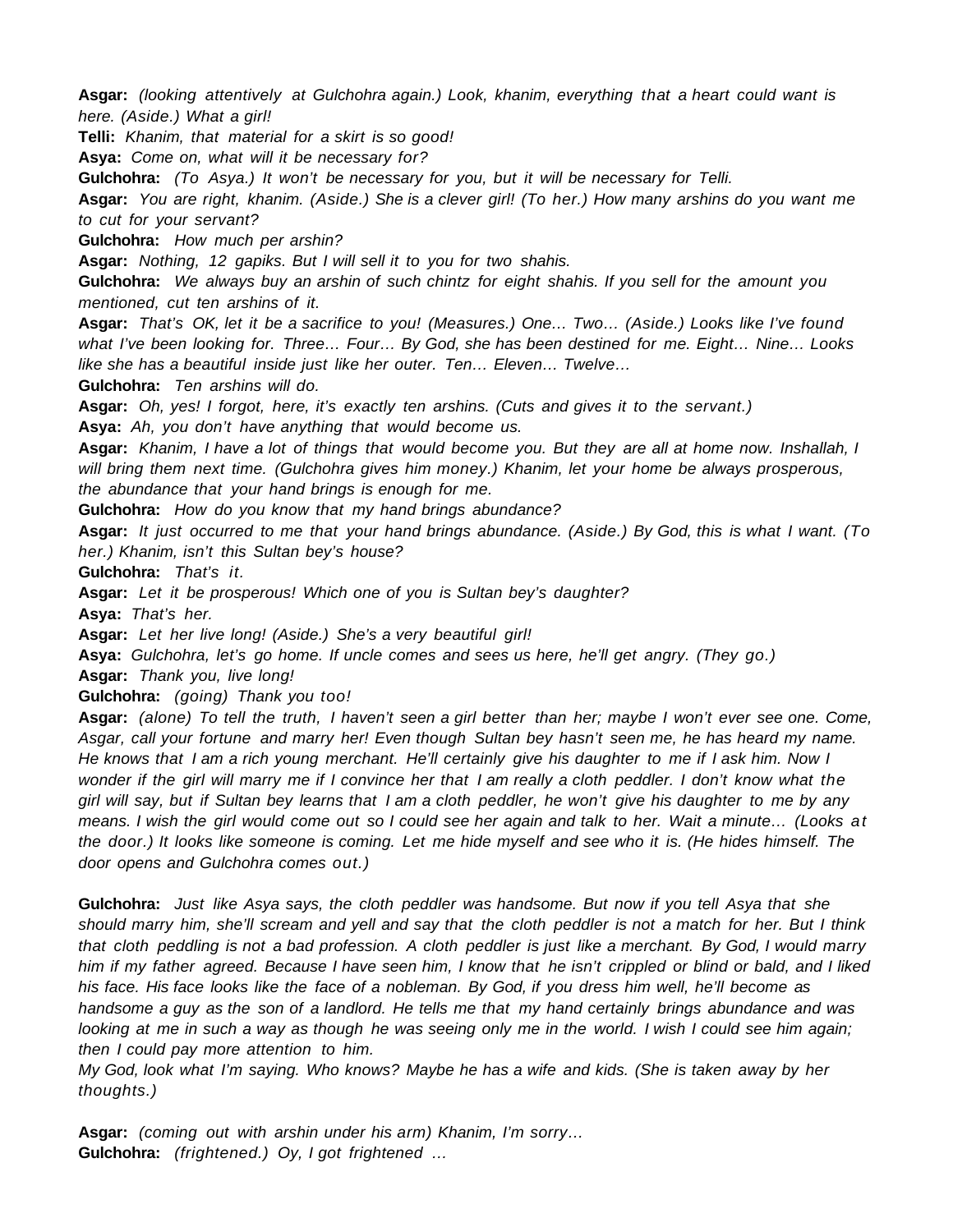**Asgar:** Don't be frightened, khanim. I think I've left my arshin here. **Gulchohra:** It would have been here, if you left it here. **Asgar:** That's OK. I have another arshin at home. **Gulchohra:** (aside) He's looking that way again. I feel like I'm struck by thunder when our eyes meet. **Asgar:** Khanim, I wish Sultan bey had twelve daughters like you! **Gulchohra:** What do you want to say? **Asgar:** I want to say that in that case he would give one of his daughters to a landlord, one to a khan, one to a merchant, one to a Molla, one to a seyid and at the end one to me. **Gulchohra:** So what? **Asgar:** But no. He won't give, of course, he won't. He is a landlord, but I am a cloth peddler. He won't give his daughter to me. (teasing her) And even if he did, his daughter wouldn't want to marry me. **Gulchohra:** Looks like you are single. **Asgar:** Yes, I am. And thank God, my business is going well. I can earn my living myself and I don't suffer from hunger. **Gulchohra:** Then why haven't you married yet? **Asgar:** How can I marry? I won't marry the girl that I haven't seen. There is only one girl that I like among those that I have seen and they won't give her to me. **Gulchohra:** Don't you think the girl will marry you herself? **Asgar:** She certainly won't, because she is the daughter of a landlord. **Gulchohra:** You should first ask the girl, then talk like this. How do you know that she won't marry you? **Asgar:** You are right, khanim. Then tell me if you'll marry me. **Gulchohra:** (surprised) Who? Me? **Asgar:** Yes, you. The girl that I like is only you. **Gulchohra:** I thought you were talking of another girl. **Asgar:** She can be no one else, but you. **Gulchohra:** Then did you like me by just seeing me once? **Asgar:** Of course, khanim. My eyes saw you and my heart loved. My heart started leaping for joy the moment I saw you. **Gulchohra:** (aside) By God, it was the same with me.

# **Music**

#### **Asgar:**

I learned a trick and became a trickster, So I became the object of mockery for others. (2) I went through all kinds of sorrow, But I saw you and I loved you. (2) I loved you so, I loved you so, I loved you so, sweetheart! I can't live without you.

#### **Music**

## **Gulchohra:**

I wouldn't see anybody, And I wouldn't tell my secret to anybody. (2) I didn't know what it meant to fall in love, But I saw you and I loved you.  $(2)$ I loved you so, I loved you so, I loved you so, sweetheart! I can't live without you.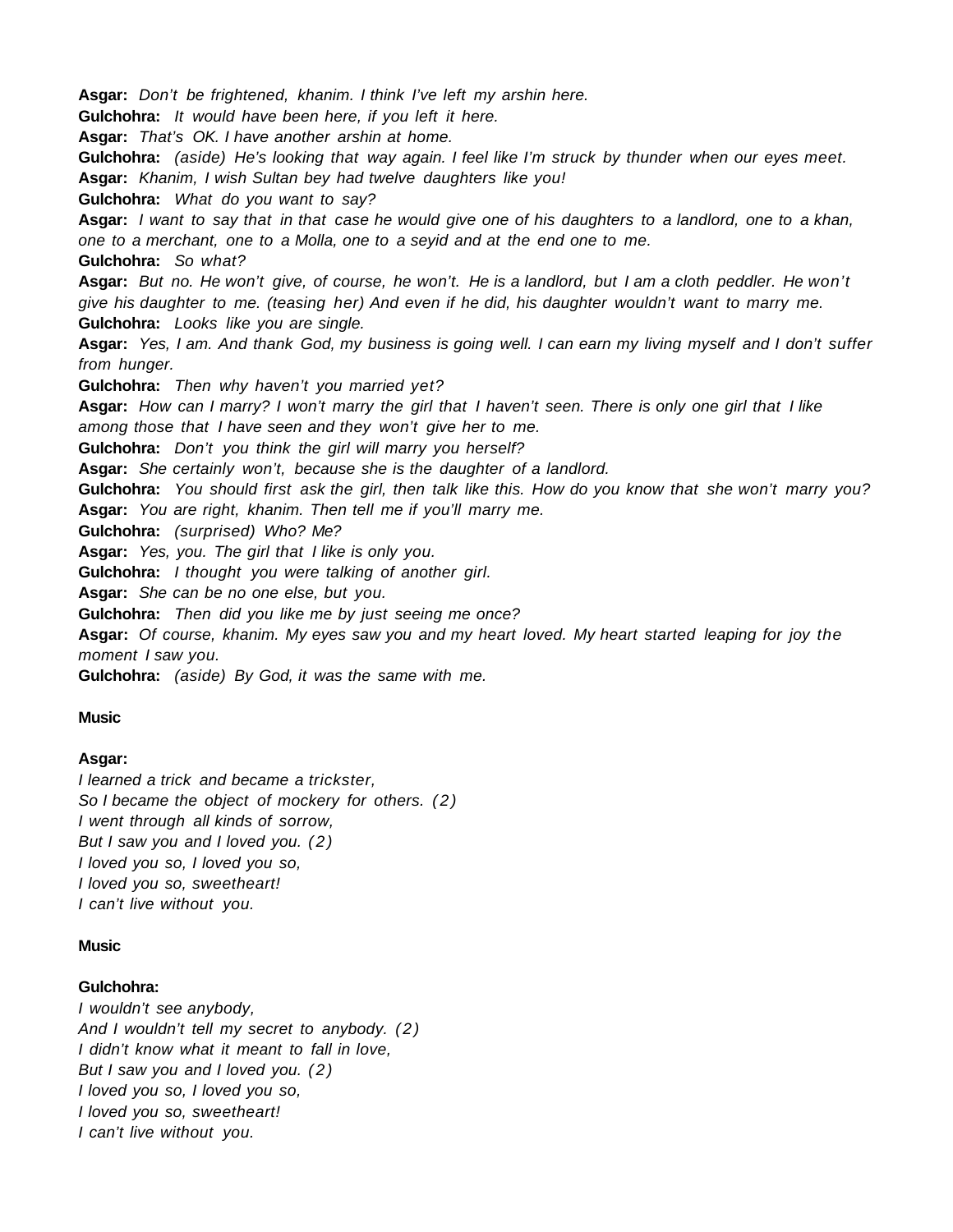## **Music**

# **Asgar and Gulchohra together:**

With the help of Fortune, The time has come at last. (2) I felt myself so happy, When I saw you and loved you.  $(2)$ I loved you so, I loved you so, I loved you so, sweetheart! I can't live without you.

## **Music**

**Asgar:** Khanim, I am not a match for you. **Gulchohra:** I don't know, but I like you.

## **Music**

**Asgar:** It seems what they say is right, that heart wants heart, khanim.

**Gulchohra:** Don't call me khanim, my name is Gulchohra.

**Asgar:** Gulchohra, now how do we get your father to give you to me?

**Gulchohra:** If he agrees to marry me to you, then everything will be OK. But if he doesn't, I won't marry anybody else.

**Asgar:** (aside) Very good! (To her.) Your father will marry you off by force.

**Gulchohra:** I won't marry by force.

**Asgar:** They will take you away by force.

**Gulchohra:** I will suffocate myself then.

**Asgar:** God forbid. Then let me think, maybe I can find a way out. Now you go home, or they might see us. Bye.

**Gulchohra:** Bye! But keep in mind that I have said what I have said. (She goes.)

**Asgar:** (alone) By God, I say that our hearts are the same. Poor girl, say she liked me too. And she doesn't know that I am a rich merchant. I'm not telling her that I am a rich merchant on purpose. I want to put her to the test. Very good! Now let me go and send my aunt here with some excuse so that she can see the girl that I've chosen. (Goes.)

(Gulchohra comes out, looks here and there, then sits down and is taken away by thoughts.)

**Gulchohra:** What did I do? These words I said to a stranger can become no girl. I don't know where he came from. He's a good guy, he has a good manner of talking. I can't get him out of my head. Oh, my heart is so sorrowful! (Sings.)

# **Music**

I fell in love with such a fresh beautiful flower.

# **Music**

I fell in love with such a fresh beautiful flower That she has gotten me into trouble with her whims. (2) I fell in love (3) With such a fresh beautiful flower. (2)

#### **Music**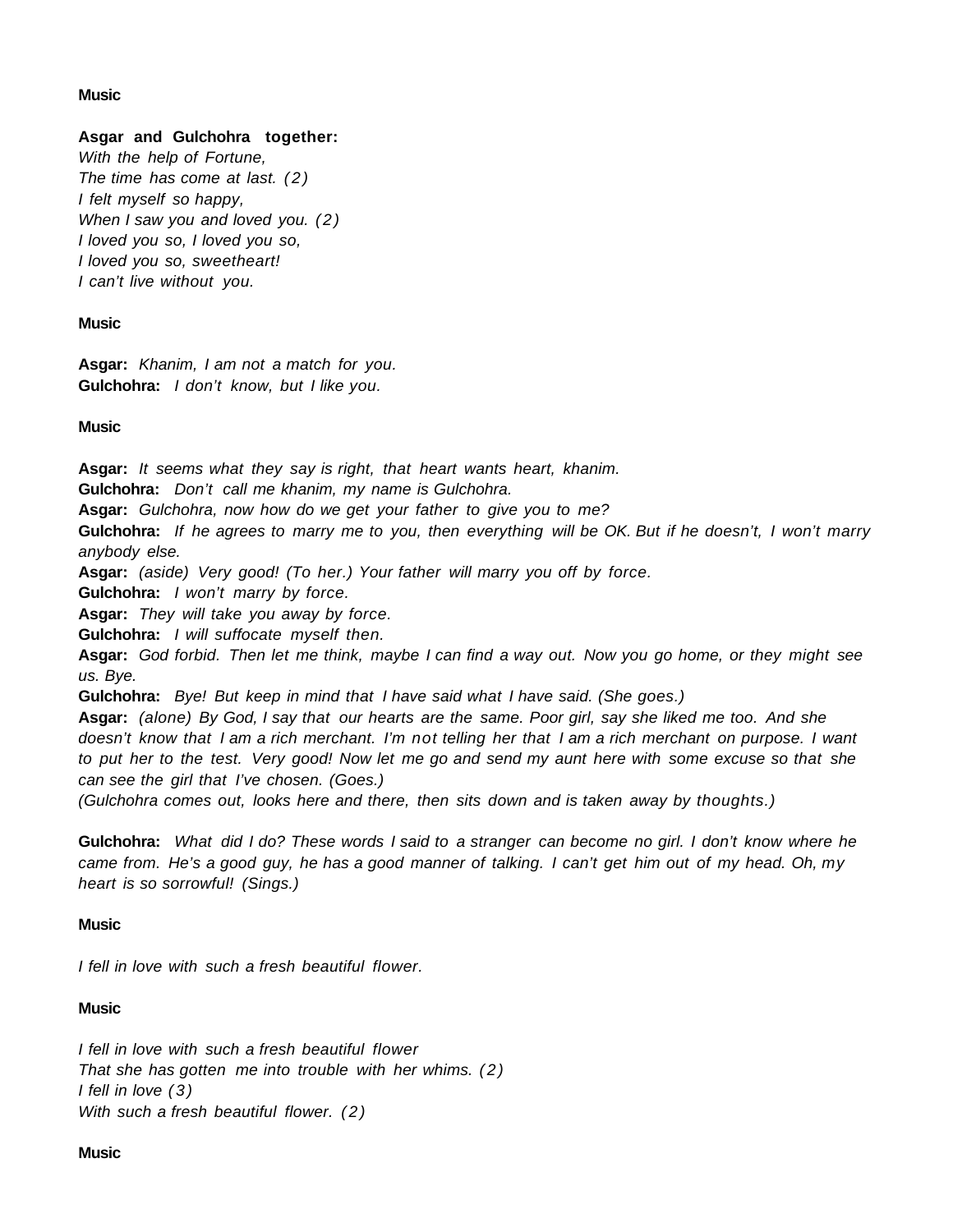I dyed my breast red with the blood of my eyes, (2) And its thanks to that fearless idol, (2) To that fearless, to that fearless. This thing is making me as thin as a needle And causing me to fall into a love that is as long as a yarn. (2) I fell in love (3) With such a fresh beautiful flower. (2)

(Taken from Fuzuli's gazal.)

(Asya and Telli come out and sing.)

## **Asya and Telli:**

Why are you so sad, Gulchohra, Gulchohra! What are these sighs and cries? Tell us quick, tell us quick. Why has your face faded? Gulchohra, tell us quick. (2) It doesn't become a girl To grieve and be sorrowful. (2) What are these sighs and cries? Gulchohra, tell us quick, Gulchohra, tell us quick. (2)

All of them enter the house. Asgar comes out with his aunt. Jahan is covered with a veil.

**Asgar:** Look, aunt, the very girl lives in this house. Take this velvet to her and say that the cloth peddler has sent it. If someone asks you who you are, say that you are the cloth peddler's aunt. Do you understand?

**Jahan:** I understood, may your aunt be a sacrifice to you, I am going. (She enters the house.) **Asgar:** (alone) I am getting more and more tied to this girl. If I see Suleyman, I'll send him right today t o go and ask her for me. I found what I wanted. This house, this yard and this path are all smiling to my face. (Sings.)

#### **Music**

I looked for you and found you, did you love me too, my sweetheart? See, I am in such a case that I don't see the world because of my joy. (2) Come, come, my deer, come; come, come, my gazelle, come! (2) I loved you, sweetheart, I loved you, my eyes won't see anybody else.

#### **Music**

Good for you, Suleyman!

## **Music**

Good for you Suleyman, you are such a dodger, you devil! You taught me and sent me out, and I met my sweetheart. (2) Come, come, my deer, come; come, come, my gazelle, come! (2)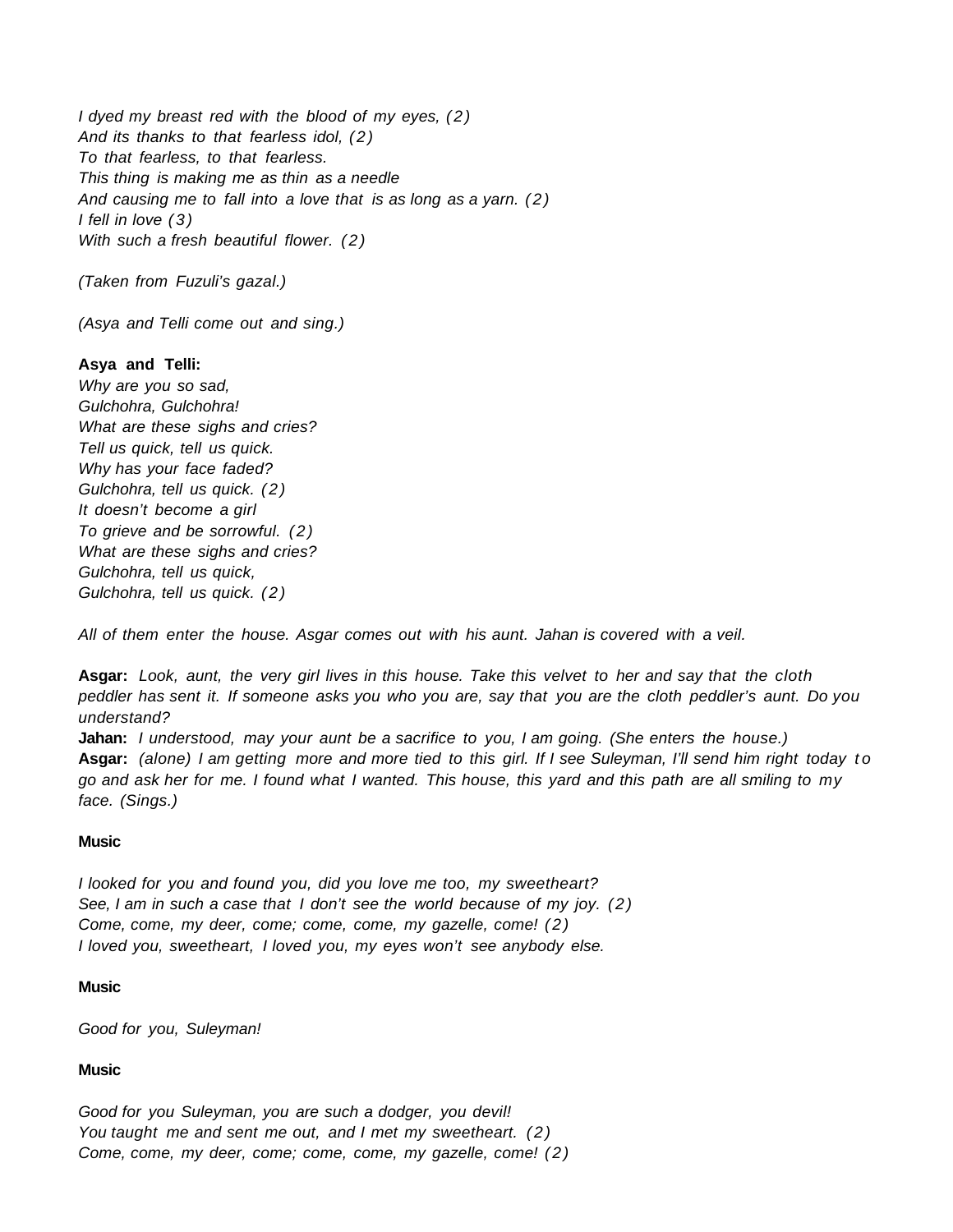Now let me not stay here. Let me go home, let my aunt come and let's see what she says. (He goes.)

(Sultan bey comes home from the market, talking to himself.)

**Sultan bey:** Everybody is saying what I say. I wish I found a widow so that the whole business is done with one Molla, three manats and a loaf of sugar. What do I do now? Where can I find such a wife? Come, hey wife! Where are you? Come! Come! (The moment he says these words, Jahan comes out and walks towards him to pass by. Sultan bey is surprised.) Wow! Or am I seeing a ghost? No, it seems to be a real woman. And she came out from our house. It seems that God sent me what I wanted. (He goes towards Jahan.) Hey, sister, who are you? What were you doing at our house? **Jahan:** I had taken some textiles to show to the girls. **Sultan bey:** (aside) She is a woman, but it wouldn't be bad if I saw her face. (To her.) OK, sister, tell me that you are not a man covered with a veil, are you? **Jahan:** What, brother, what are you talking about? **Sultan bey:** Then show me your face a little, so that I don't have any doubts. **Jahan:** (opens her face and shows to him.) Did you see that I am a woman? **Sultan bey:** Yes, I did. (aside) You are a woman—the type of woman that I'm looking for. (To her.) Now help me understand who you are, what you are doing and whose family you are from. **Jahan:** I am the cloth peddler's aunt and sell material to girls and women. **Sultan bey:** OK, but you didn't tell me whose family you are from. **Jahan:** Bey, I am broker Karbalayi Nasir's family, maybe you know him? **Sultan bey:** No, I don't. I don't have anything to do with brokers and the like. OK, so your husband is a broker and you sell cloth. **Jahan:** Yes, My husband was a broker. **Sultan bey:** Was a broker? What is he doing now? **Jahan:** God knows what he's doing now. He died 12 years ago. **Sultan bey:** (gets happy) You don't say! (Coughs and adjusts himself.) You say that you husband died 12 years ago and you are a widow. Very good, how do we do it now? **Jahan:** (surprised) How do we do what? **Sultan bey:** (confused) No, I wanted to say that my wife passed away five years ago. It's so bad to lose a spouse. You remain alone and don't know what to do. (aside.) Good that I found her, I don't have to let her go. (Jahan wants to go, Sultan bey stops her quickly.) Wait a second, where are you hurrying to? **Jahan:** I am in a hurry, I have something to do. **Sultan bey:** What thing could be nicer than this, we are having a pleasant talk. You are a widow and I am a widower, let's talk about our problems. OK, now you say that you are a widow, right? **Jahan:** My God, I said that my husband died 12 years ago. **Sultan bey:** After all, the thing is that I am also a widower. **Jahan:** So what? It's the order of God. You are not the only one. **Sultan bey:** I know. **Jahan:** Then what don't you know? Sultan bey: Let's do something together, just the two of us. **Jahan:** What thing? **Sultan bey:** Something that will keep you from remaining a widow. **Jahan:** How do we do that? **Sultan bey:** We do it with one Molla, three manats and a loaf of sugar and that's it. **Jahan:** I don't understand what you are saying at all. **Sultan bey:** You don't understand? What a muddle head you are! Then listen attentively and see what I

am saying, you muddle head! (Music. He sings, snapping his fingers.)

I bought a horse and galloped it everywhere, Come, let me marry you, let me marry you, you muddle head!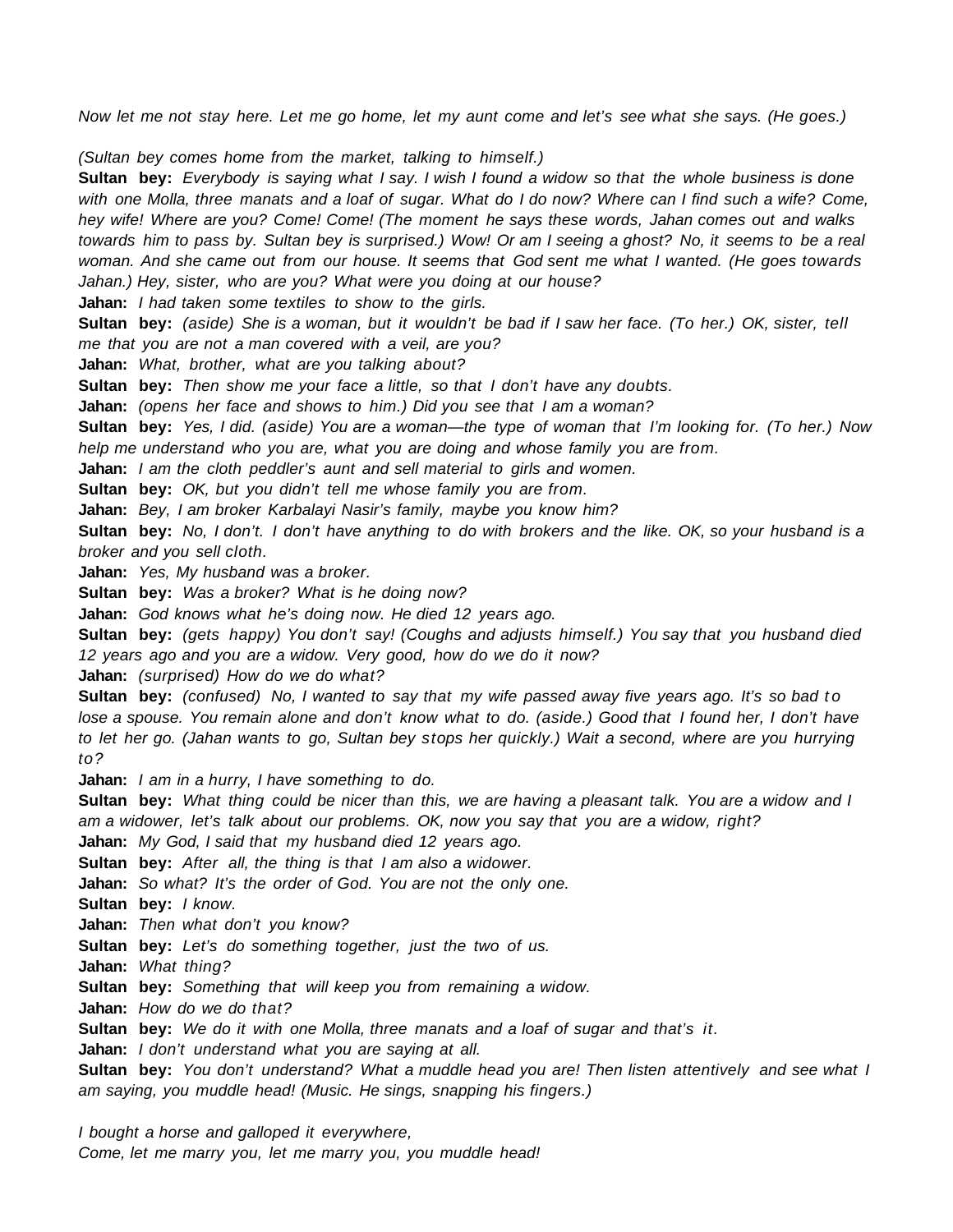At last I came to find you, my deer, my deer, you muddle head! Aman, aman, oy, you arch-browed, oy! Come, let me marry you, let me marry you, my deer, you muddle head! (Dances.)

# **Music**

I built a house, it is on the stones, Come, let me marry you, let me marry you, you muddle head! Whatever you say, I'll do it immediately, Come, let me marry you, my deer, you muddle head! Aman, aman, oy, you arch-browed, oy! Come, let me marry you, my deer, you muddle head!(Dances.)

#### **Music**

You are a widow, I am a widower, come let's get tied together, Come, let me marry you, let me marry you, you muddle head! Whatever I say, you agree with it, My deer, my deer, you muddle head! Aman, aman, oy, you arch-browed oy! Come, let me marry you, my deer, you muddle head! (At this moment, Asgar comes and see them.)

**Asgar:** Aha! Things are working for my aunt, too. Very good! (He comes up and shouts in the ear of the dancing Sultan bey.) Bey! Bey! Stop for a moment, I have something to tell you. (Sultan bey winces and stops.) It's not good, you know, you are singing a love song to another man's wife. **Sultan bey:** Who are you? It's none of your business. **Asgar:** What do you mean it's none of my business? She is my aunt. **Sultan bey:** Is she? So you are the cloth peddler? **Asgar:** Yes, I am. **Sultan bey:** Very nice, very good. Don't you have any conscience at all? **Asgar:** What happened? **Sultan bey:** What can happen? You have kept his poor woman a widow for 12 years and don't want to marry her off. **Asgar:** (smiles) What can I do? I can't find a good man. **Sultan bey:** Good man? That's me. Come! Come, let's become relatives. I am a widower, too. **Asgar:** (aside) Aha, this is a good chance. (To him.) Are you serious, bey, or are you joking? **Sultan bey:** Are you my peer that I would joke with you? I'm very serious. **Asgar:** OK, bey, let's suppose that I gave my aunt to you. Then what would you give me in return? **Sultan bey:** What do you mean, what would I give to you in return? Your reward will be that you'll become a relative of such a landlord like me. Your aunt's reward will be that she'll find peace. And my reward will be that I'll do a good deed. What more do you want? **Asgar:** No, bey, it doesn't suit me like that. **Sultan bey:** Then how does it suit you? **Asgar:** Look here, bey, if you want to be a relative with me, let's become double relatives. **Sultan bey:** (surprised) How do we become double relatives? **Asgar:** We become double relatives by my giving my aunt to you and your giving your daughter to me. **Sultan bey:** (very angrily) You idiot! What are you talking about? (he grabs his dagger.) Give my beautiful daughter to a cloth peddler? Go to hell, you and your aunt, too! You impudent guy, I'll slap you so hard that all of your teeth fall into your stomach. Get out of my sight!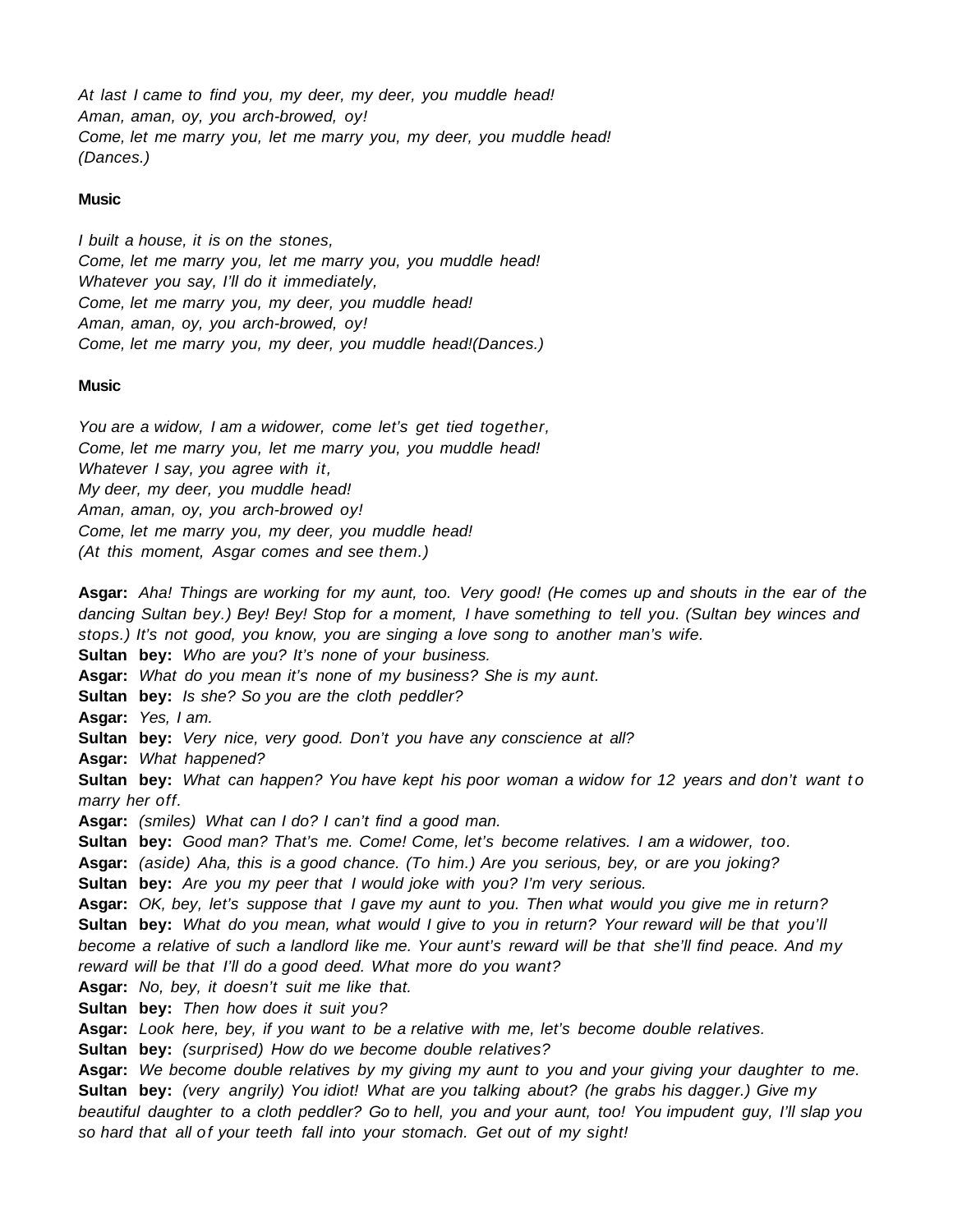**Asgar:** (calmly) Aunt, come, let's go. (They go. Aside.) He didn't give his daughter to the cloth peddler Asgar, but he'll give her to the merchant Asgar.

**Sultan bey:** Be quick, get away from here! (He goes towards the house, stops by the door and watches them leave. They leave.) Look at this impudent guy; he dares to ask for my daughter! (He takes out his dagger and runs after them.) I will kill you, you, impudent's son! (He comes back and is taken away by thoughts.) No. I have no luck. It was as though the woman had fallen into my hands from heaven, and she was just what I wanted. A good widow and the business would have been done with one Molla and a loaf of sugar. Noxious guy, where did he come from? Ruined everything. Ruined my plan. Ey vay… (Sings.)

#### My mood became so bad,

Come, let me marry you, let me marry you, you muddle head! My sweetheart slipped away from my hands, Come, let me marry you, my deer, you muddle head! Aman, aman oy!… (Goes in.)

#### **Curtain.**

**Act III**

At Sultan bey's home, Gulchohra is sitting alone and singing. Music is played.

#### **Gulchohra:**

I am a crying nightingale away from your flower-like face.

#### **Music**

I am a crying nightingale away from your flower-like face, I am a dumb parrot away from your sugar-sweet talks. (2)

#### **Music**

I thought I would be patient if I parted from your beauty.

#### **Music**

I thought I would be patient if I parted from your beauty, I didn't know that being away from your presence was so difficult. (2)

Ah… aman-aman… aman-aman! I didn't know that being away from your presence was so difficult. (2) Come, my sweetheart, come, my sweetheart, Come, my sweetheart, come, my sweetheart.

#### **Music**

I lost my mind away from your intelligence, I've become poor away from your luxury. (2)

#### **Music**

My life became dark away from your hair and mole,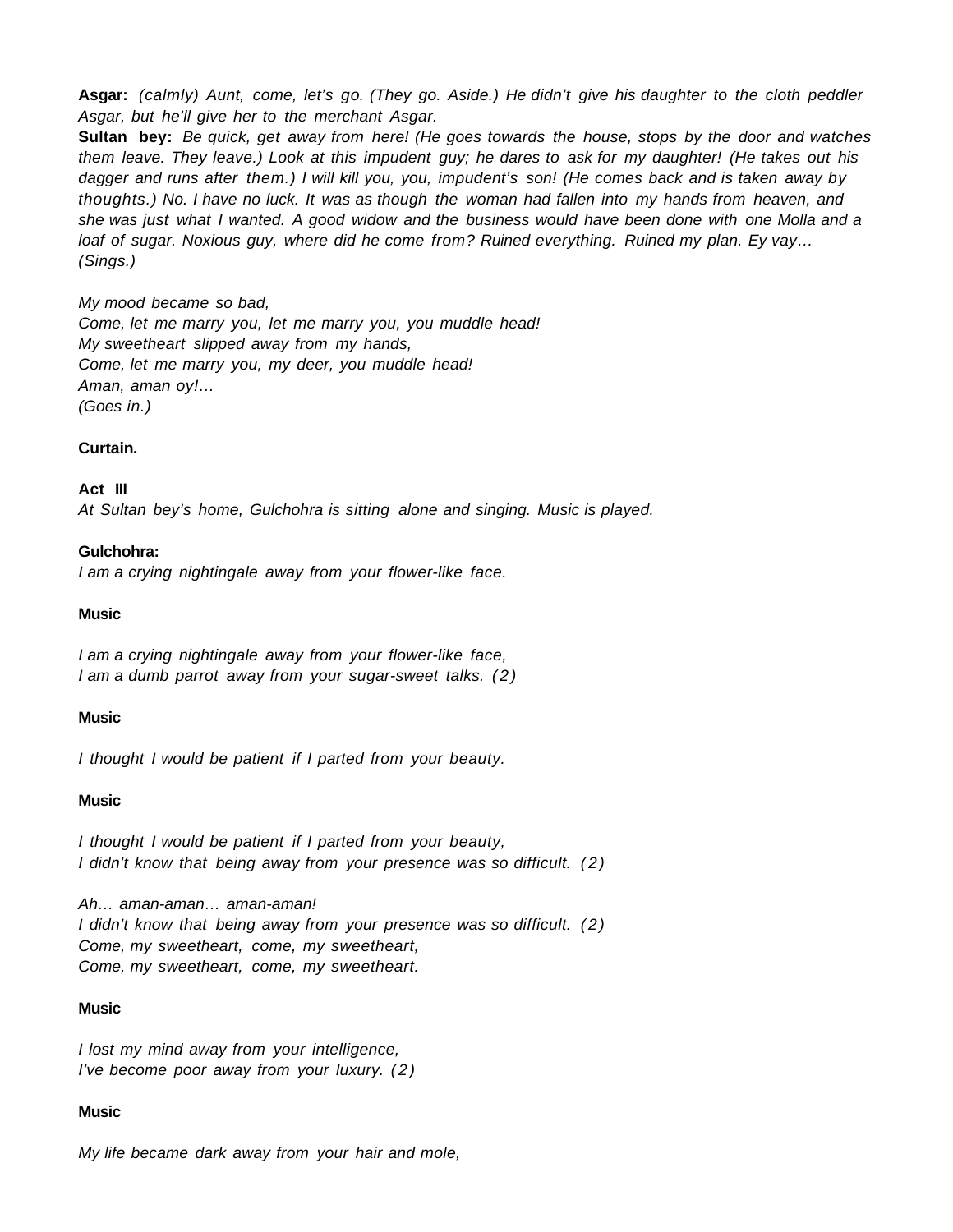My home became a desert away from your wild gazelle. (2) Ay aman... $(4)$ 

# **Music**

My home became a desert away from your wild gazelle. (2)

(Taken from Fuzuli's gazal.)

Come, my sweetheart… (4)

# **Music**

She buries her face in her hands and cries.

**Asya:** (enters and comes up to Gulchohra) Gulchohra, please, tell me what happened that you have been so mournful these past few days.

**Gulchohra:** By God, I don't even know myself. I've obviously fallen ill.

**Asya:** After all, the one who is ill feels pain somewhere in his body, it seems to me that you don't feel any pain, thank God.

**Gulchohra:** Ah, Asya, why do you bother to ask? Please, leave me.

**Asya:** No, Gulchohra, you have changed during these past few days. You are distracted, cheerless and quiet all the time, apparently there's some reason from this. Girl, maybe you have fallen in love with someone, ha?

**Gulchohra:** (stirs) Who shall I fall in love with?

**Asya:** No, no. You blushed. I see that you have fallen in love with someone. But who is that someone? Nobody came to us except for that cloth peddler. (Suddenly.) You've obviously fallen in love with that riffraff.

# **Gulchohra:** Why should he be riffraff?

**Asya:** OK, it's clear! You have fallen in love with the cloth peddler. Girl, is it something that can become you? You—a bey's daughter—have fallen in love with riffraff… And the reason is that he's good looking. By God, even if he shines as a light, I won't pay attention to him. He's not a match for me…

**Gulchohra:** (as though she has some guilt) By God, I don't understand myself what kind of case this is. (On the verge of tears, she buries her face in her hands.)

**Asya:** (giving advise) You are a grown-up girl, forget these kinds of things. Some riffraff from the market is not a match for you. And if you are falling in love, fall in love with someone who can be your match. Secondly, falling in love itself is a very bad thing for a girl. Look, I am a girl like you, but have you ever seen me fall in love with someone? And by God, your father might hear about it, if he does, be sure that he'll cut you into pieces.

**Gulchohra:** Let my father know and kill me so I'm free of this.

**Asya:** Don't be stupid, don't be stupid! Come on, let's go into another room and see what I tell you. She takes Gulchohra by the hand and they go.

**Sultan bey:** (Enters alone.) That damned cloth peddler's aunt came my way, but it didn't work. She was just the type of woman that I was looking for. A widow, with a good body and the whole thing would be done with one Molla, three manats and a loaf of sugar and that'd be it. But I have no luck… Impudent's son, wants my beautiful daughter in return for his widow aunt. As though I'm bored with my daughter that I'll marry her to some riffraff from the market… I am a landlord whose name all my acquaintances know by heart. I don't eat plov with a khan so that my moustache doesn't get soiled, now some riffraff wants to be my son-in-law… But I would marry his aunt, and if someone said anything to me about that, I'd say that she was a poor widow and I felt for her and married… Anyway, the woman had come my way by herself, but that devil's son ruined everything and didn't let us do our business… Ah,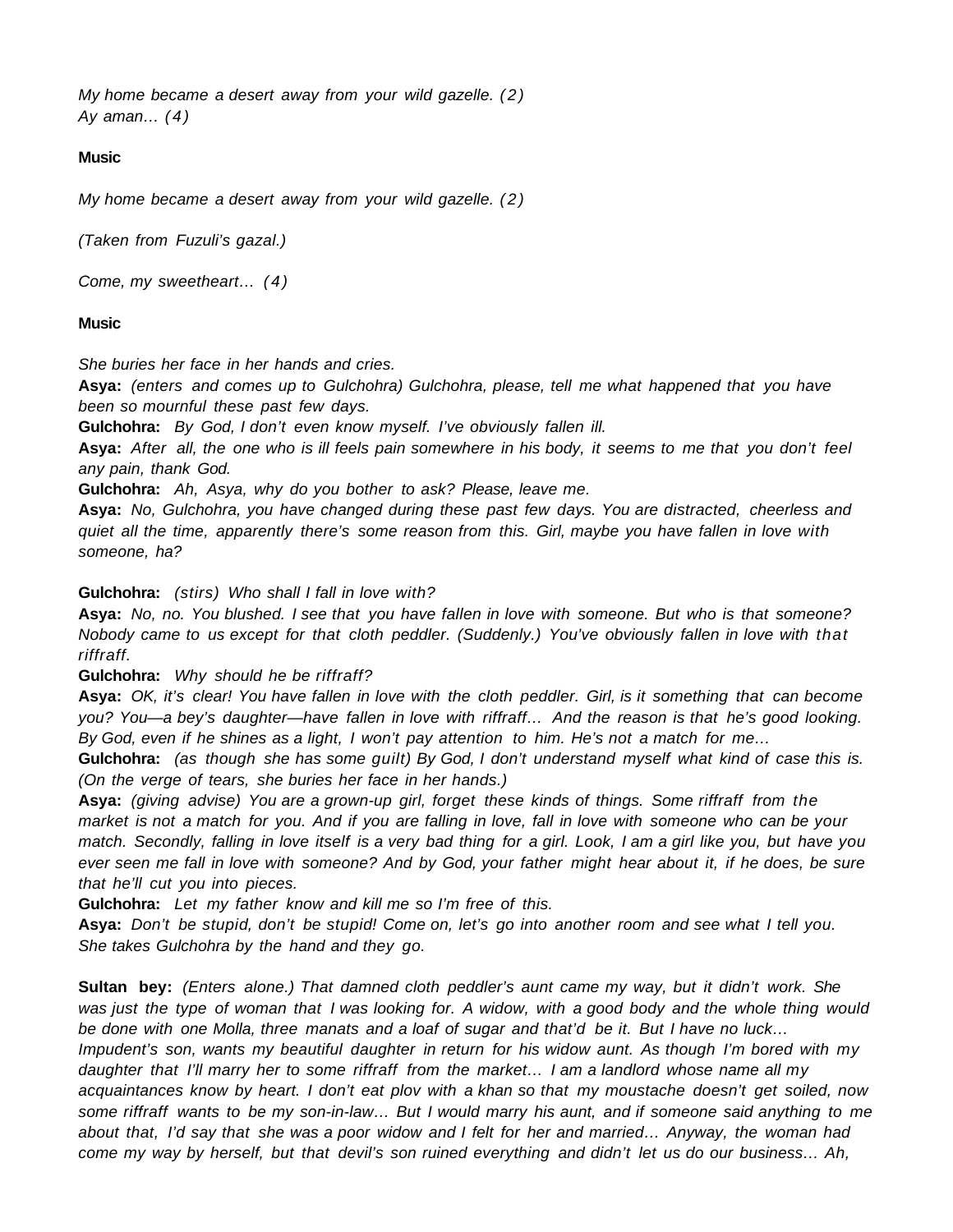let me go and take a little rest, my back is hurting again… (He goes into another room, Telli comes out of a different room.)

**Telli:** (alone) My master went to take a rest again. I am sick and tired of this man, now he'll start again with that "Hey girl, Telli, come and cover me with a blanket."

(Sultan bey's voice is heard): Hey girl, Telli, come and cover me with a blanket.

**Telli:** Venom, mar to you… (softly) I'm coming, my dear master, I'm coming. (Goes.)

**Asya**: (enters, alone) I give her so much advice, but it doesn't work. It looks like the girl has really fallen in love with that riffraff. She cries non-stop, I feel for her. I don't know where this cloth peddler came from. It'd be OK if he were a bey's son or a merchant. But he's some riffraff from the market. (Looks towards the window.) Who is he that is coming to us? What a good-looking guy he is! He's just like a bey's son. When you fall in love, you should fall in love with such a guy! I wonder why he is coming to us, let him bring good news! He's coming, coming right to us, let him come, I won't run away. OK, he came…

There's a knock on the door, and Asya opens it. Suleyman enters. Asya tries to hide her face with her hands.

#### **Suleyman:** Is Sultan bey at home?

**Asya:** Yes, he is. Take a seat here, I'll go and call him. (Goes.)

**Suleyman:** (alone) She's evidently Sultan bey's daughter for she's very beautiful—good for Asgar! It shows that the guy has really good taste to have chosen such a girl. I didn't know that Sultan bey's daughter was so beautiful. If I knew, I would have married her myself. Pity! But she's a very good girl. By God, I've made a big mistake. I should have married this girl myself. Nevertheless, now I have come to ask her for Asgar. Or, maybe, I ask her for myself when I've already come? No, that'd be disloyal to our friendship. Asgar has trusted me and sent me to ask the girl for him and he's in love with her. How could I disappoint him, deuce take it! One should be loyal in friendship. What can I do? I'll look for a beautiful bride for myself; treachery is a bad thing.

Sultan bey enters.

**Sultan bey:** Oh, Suleyman, it's a surprise to see you here. Let you bring good news, sit and tell me what's up. (They shake hands and sit.)

**Suleyman:** Bey, what else could it be other than something good? Thank God that everything is in order.

**Sultan bey:** Very good, now tell me what else is up.

**Suleyman:** Bey, you know, the affairs of this world are such that a human being needs a human being, a man needs a man. It happens so that first you don't know one person at all, but then you get acquainted, and then you even become relatives. But there's also this side to the matter that when you become relatives with someone, you should make sure that he's worth it, is wealthy and has a reputation. For example, let's take our young merchant Asgar.

**Sultan bey:** Who is he?

**Suleyman:** Bey, even though you don't know him, you know his father very well. I'm talking about the late salesman Mursal, who was one of the nice persons.

**Sultan bey:** Yes, I know him very well. Indeed, he was a very nice person.

**Suleyman:** Yes, now this Asgar I'm talking about is his son, and he is a nice person just like his father and a smart guy. And thank God he has his own wealth and all that. And his business is making very good progress.

**Sultan bey:** OK, what does Asgar say?

**Suleyman:** What Asgar is saying is that he wants to be your relative.

**Sultan bey:** But my daughter is still a child.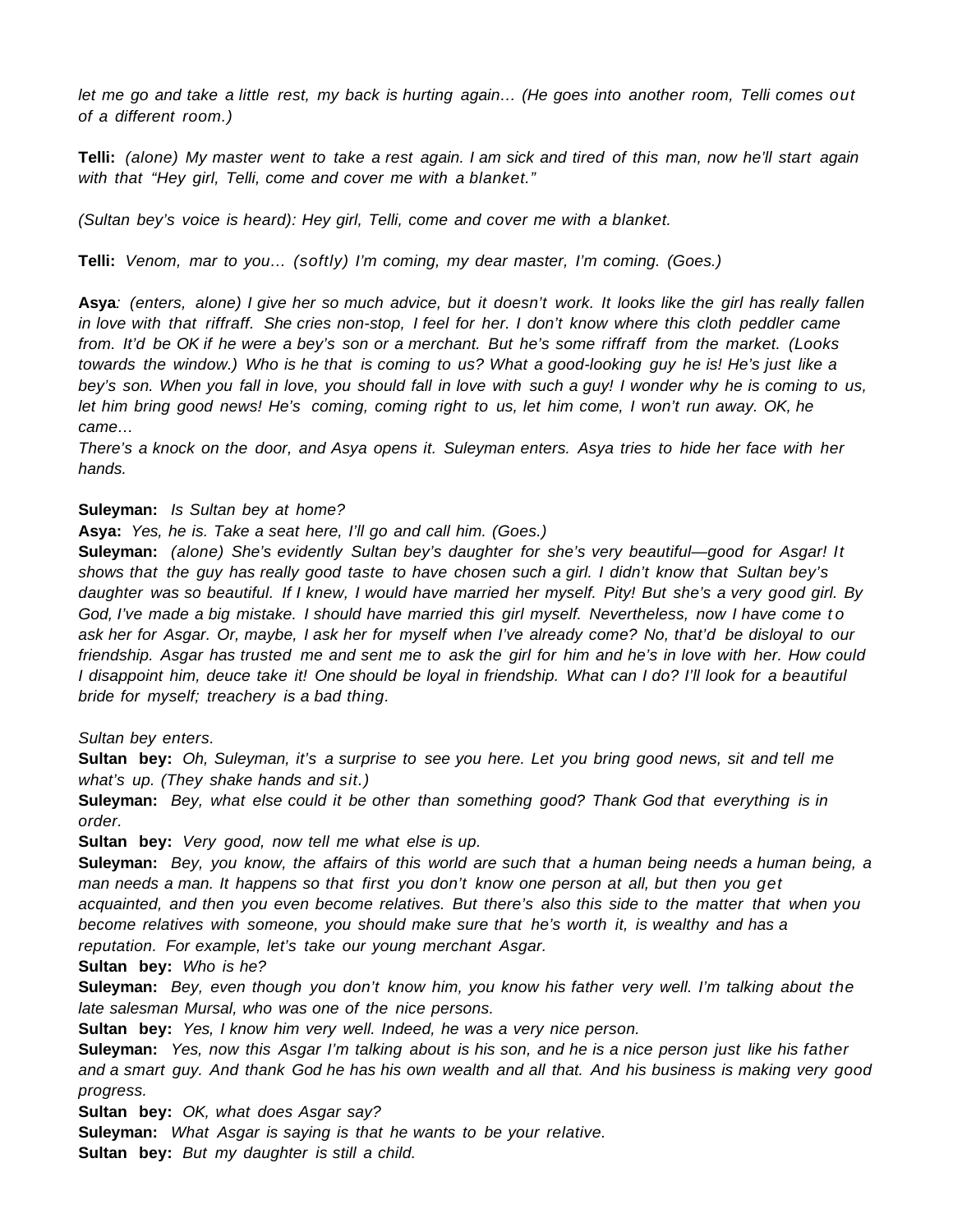**Suleyman:** Bey, I think she shouldn't be a child. But keep in mind that Asgar is a different kind of a man. Becoming relatives with a guy like him would be beneficial for you in everything.

**Sultan bey:** You are right in that. Indeed, I like merchants very much. I don't want to have anything to do with these engineers, doctors, advocates, teachers and the like, and I don't like them. But the thing is, I haven't seen Asgar, even though I know that his father was a nice wealthy man. But you know, a good man could have a bad child.

**Suleyman:** No, bey, Asgar is a very nice guy. He is a very smart, good-looking and intelligent guy. I ask you to believe my words and trust me when it comes to this. Would I ever ask your daughter for Asgar, were he, God forbid, a bad person?

**Sultan bey:** Then let God bless them, I agree.

**Suleyman:** (shakes his hand.) Let God bless them, let God make them both happy. Let them have kids together.

**Sultan bey:** (gets up) Now, this way please. Let's go to another room, have tea and continue our conversation there. (They get up and go into another room.)

**Asya:** (enters, alone) By God, I have never seen a handsome guy like him. Now let me look through the hole of this door. (She bends down and looks through the hole of the door.) And I will fall in love with this guy. (Angrily.) So what? Why shouldn't I fall in love with a young guy like a bey's son when Gulchohra falls in love with riffraff? I can fall in love with him so that I'll leave Gulchohra behind. (Amorously.) Indeed, when you fall in love, you become so doleful! (Sings.)

# **Music**

My handsome sweetheart,

## **Music**

I have something to tell you, my handsome.

# **Music**

Look at this poor lover of yours Now and then, my handsome!

#### **Music**

I fell in love with you,

# **Music**

You didn't have grace for me.

# **Music**

Look at this poor lover of yours Now and then, my handsome!

# **Music**

I'm burning in the fire of love, You didn't come to my help. Look at this poor lover of yours Now and then, my handsome!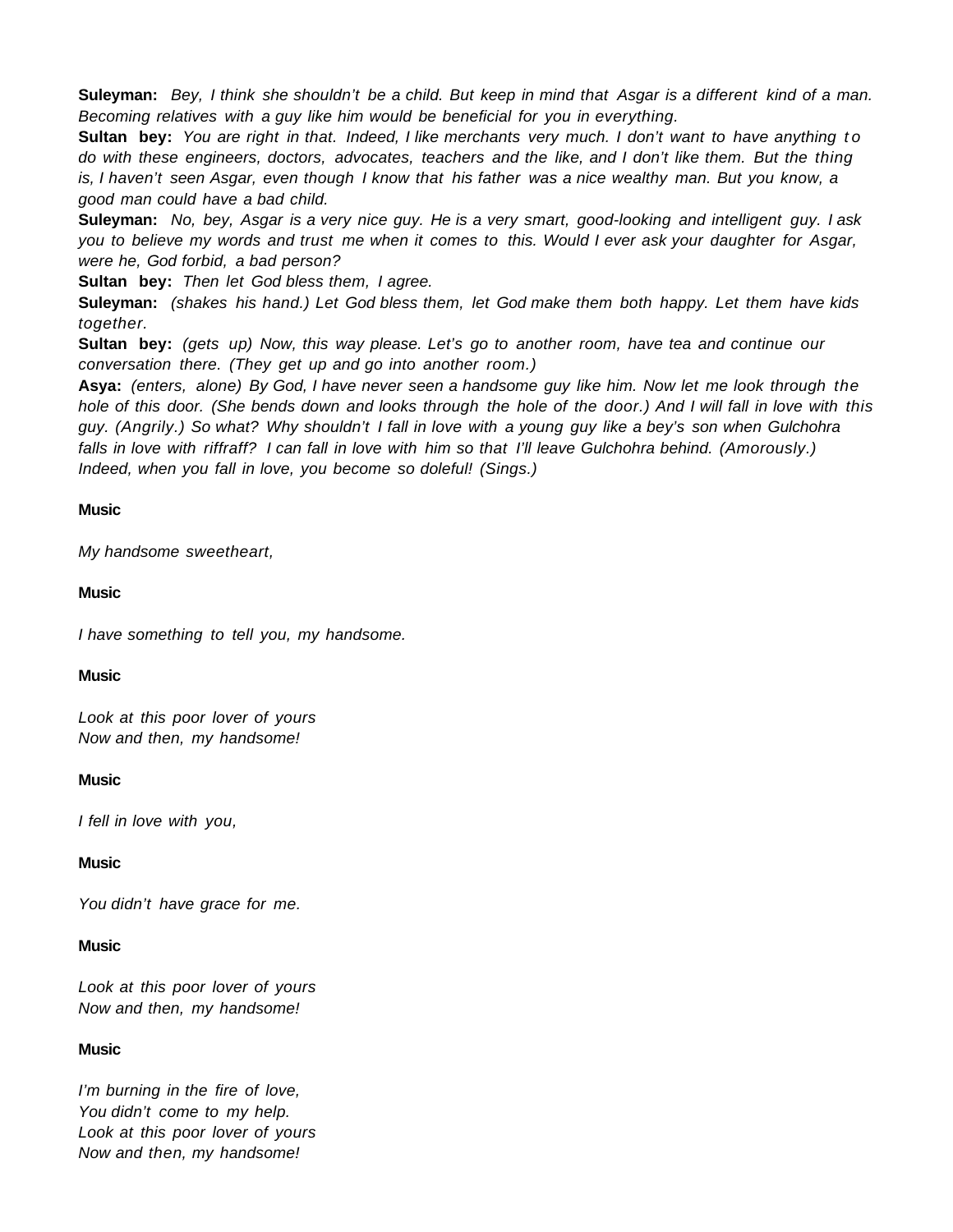#### **Music**

My handsome sweetheart, my handsome sweetheart.

Dances and then leaves.

**Telli:** (comes out) Thank God that the guest came and saved me from my master's hands. Or "cover me here, cover me there, massage me here, massage me there." He's killing me. I've never seen such a lascivious man. By God, I wish some good man would marry me and rid me of him. But where's such a good man? (The moment she says this, there's a knock at the door.) Who is that? Or did God send this good man to me? (She goes and opens the door, Vali enters.)

**Vali:** Is this Sultan bey's house? **Telli:** Yes, that's it, what do you want? **Vali:** Is there a guest at your house? **Telli:** Yes, so what? **Vali:** Why would you get angry then? **Telli:** Why should I get angry? Who are you?

**Vali:** I'm a kilim5-weaver. (Aside.) But what a girl! She's evidently the servant. **Telli:** What's a kilim-weaver? **Vali:** You tell me first: who are you? **Telli:** I am the servant of this house. **Vali:** And I am the servant of that house. **Telli:** Which house? **Vali:** I mean, that house, that. **Telli:** My God, it's as though the guy has gone mad. **Vali:** Why should I be mad, my deer! **Telli:** I am not a deer. **Vali:** You are a deer for me, I'd give my soul to you as a gift. So, so… so… (Sings.)

#### **Music**

Let the bey take the khanim, And marry her very soon. (2) And let me marry you, And become a bey too. (2)

**Telli:** Do you have money? **Vali:** Yes, I do! (2) **Telli:** If you have money, then I'll marry you. **Vali:** I know that you will. **Telli:** Then you are my sweetheart. **Vali:** Then you are my soul.

**Music**. They dance.

**Telli:** I'll marry such a man Who has a lot of money.  $(2)$ Who has a lot of money And few problems. (2)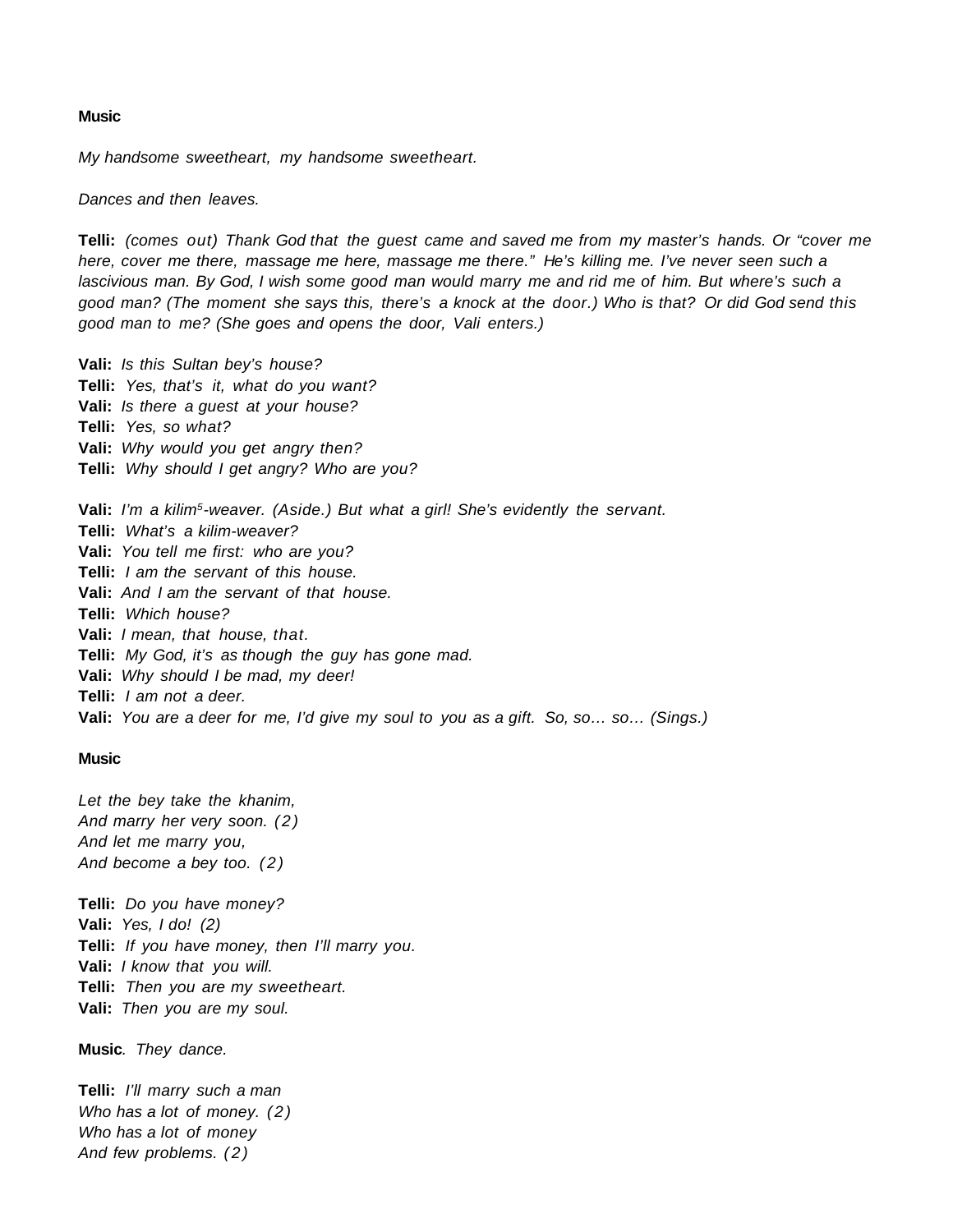Do you have money? **Vali:** Yes, I do. (2)

**Music**. They dance.

**Together:** Let the bey take the khanim, And marry her very soon. (2) **Vali:** And let me marry you. **Telli:** And let you marry me. (2) **Vali:** And become a bey too. **Telli:** So you become a bey too. (2) (Alone) Do you have money? **Vali:** Yes, I do. (2)

**Music.** They dance.

Telli: (likes it.) Hey, come on then, tell me quick what you want. **Vali:** I want you, you, did you understand? **Telli:** Goodness, what a thing did I get myself into! **Vali:** Light of my eyes, now go ask that guest to come out to the door, I have something to tell him. (Telli goes.) Go, my deer, go! Go, my gazelle, go! What a girl! By God, let my master marry his bride, and I will marry this one so that we have our weddings on the same day. (He rubs his hands together.)

#### Suleyman and Sultan bey come out.

**Suleyman:** Vali, is that you? I know what you've come for, let's go. (To Sultan bey:) Bey, bye for now. **Sultan bey:** Bye, be safe. (They go. Sultan bey accompanies Suleyman to the door and comes back.) Telli, call Gulchohra and Asya here. Let me tell the girl and see what she says. Yes, the affairs of the world are so. There were times when we were young, too. Now…

The girls come in. **Sultan bey:** OK, take your seats. Gulchohra, why are you so mournful? What happened? Are you sick? **Gulchohra:** No, dad, I'm OK. **Sultan bey:** Very good, my daughter, do you know what happened? **Gulchohra:** No, dad. **Sultan bey:** Then know that I'm marrying you off.

Gulchohra stirs, Telli becomes happy, Asya is regretful. **Asya:** (aside) Pity, the guy slipped out of my hands. **Gulchohra:** Father, I don't think I'm old enough to marry. **Sultan bey:** You are old enough. You are not a child, you know and understand everything. I'm marrying you off to a merchant guy who is both young and wealthy. **Gulchohra:** Father, don't get angry, but I won't marry! **Sultan bey:** (softly) Look here, don't be stupid! I promised the matchmaker. **Asya:** (aside) Thank God, the guy who came was the matchmaker. **Gulchohra:** No, father, I don't want to marry! **Sultan bey:** OK, OK, don't put on airs now, I know that you are happy inside. **Gulchohra:** No, Father, I am serious. I don't want to marry. Kill me if you want, but don't marry me off. **Sultan bey:** It looks like you're really serious! (Loudly.) What stupid words! What do you mean you don't want to marry? You won't stay at home all your life and become old? **Gulchohra:** (crying) I don't want to marry! **Sultan bey:** (very loudly) Don't be impudent, for God's sake! What right do you have to say words like this! Your father is marrying you off and your duty is to obey!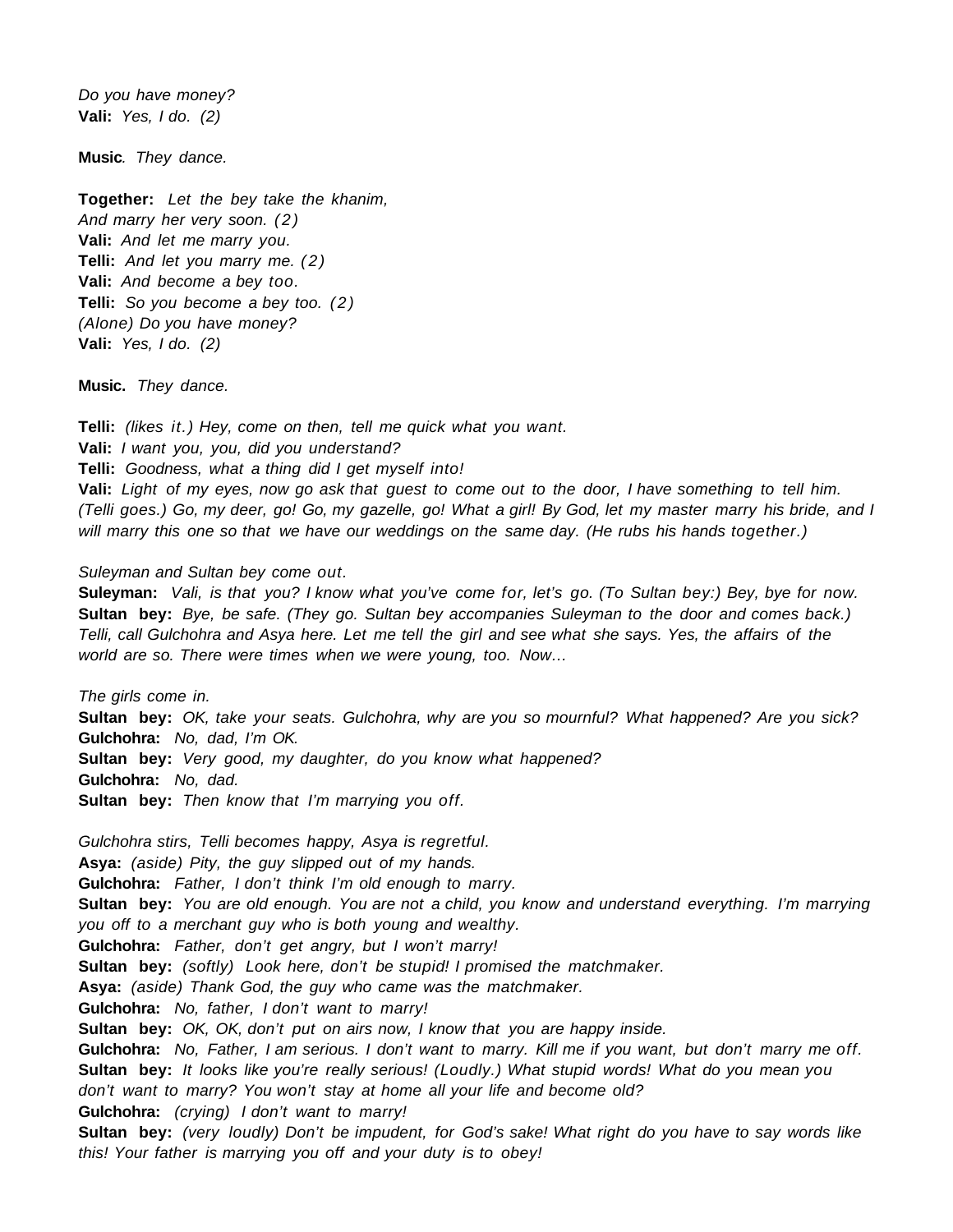**Asya:** Of course, Gulchohra, listen to what your father says. Now when they are marrying you off, your duty is to do it. There's no need for hassles here.

**Gulchohra:** Let my father kill me, but not marry me off.

**Asya:** After all, what right do you have to speak like this!

**Sultan bey:** I'm telling you not to be stupid! I'm marrying you off to such a guy that you won't find anybody else like him. What are you thinking of?

**Gulchohra:** Marry Asya off to that guy, let me stay at home as a spinster.

**Sultan bey:** Don't talk nonsense. If they ask for Asya, I'll marry her off, too. Now they are asking for you and I have to marry you off first.

**Asya:** Of course, that's so.

**Gulchohra:** I don't want to marry!

**Sultan bey:** (angrily) That's none of your business, how dare you not marry! You father is telling you to marry, marry! If you go on like this, I'll nail your ears to the wall.

(Gulchohra cries. Silence. Sultan bey goes to and fro angrily. After awhile he says softly.) My daughter, do you think that I'm marrying you off to a bad person? You can be sure that you're going to marry a guy who''s a merchant and has a lot of money and wealth! Am I crazy to marry you off to a bad person? You are my only daughter, the light of my eyes, can I make you unhappy? (Kisses his daughter on the forehead.) Listen to your old father's words, don't do stupid things!

**Gulchohra:** (crying) Father, by God, I don't want to marry. What can I do? Please, don't marry me off, let me stay at home.

**Sultan bey:** My daughter, don't be obstinate! Obey what your father says, otherwise God won't make you happy, you'll be unhappy and keep this in your mind that my word is my word, I promised the guy. God willing, very soon you'll get engaged, marry and have your wedding. You'll marry, your husband will be a nice wealthy man, you'll have kids, you'll have your own house and I'll find my peace and be comfortable in this old age of mine. Listen to what I'm telling you!

**Gulchohra:** Father, if you want me to marry, then let me marry who I want.

Asya is surprised.

**Sultan bey:** (with surprise and astonishment.) My daughter, who is the one that you want to marry? Tell me. Asya is frightened.

Music.

# **Gulchohra:** (singing)

The cloth peddler has got me into such an unseen sorrow, (2) That I have no more strength, I'm burning in the fire of love, (2) All day and night I'm thinking about the cloth peddler,  $(2)$ I can't think about anything else, I'm burning in the fire of love. (2) I fell in love with the cloth peddler the moment I saw him, (2) I became more and more sorrowful day by day, I'm burning in the fire of love. ( 2 )

**Sultan bey:** (gets very angry) My daughter, who is the cloth peddler? (aside) Or is it the one with his aunt?

**Gulchohra:** If I marry, I'll marry only him.

**Sultan bey:** (screams all of a sudden) What are you talking about, you idiot's daughter! You'll marry riffraff from the market? Are you crazy or something? By God, I'll slap you so hard that all your teeth fall into your stomach. Yes, now Sultan bey's daughter has fallen in love with riffraff, great! Now I understand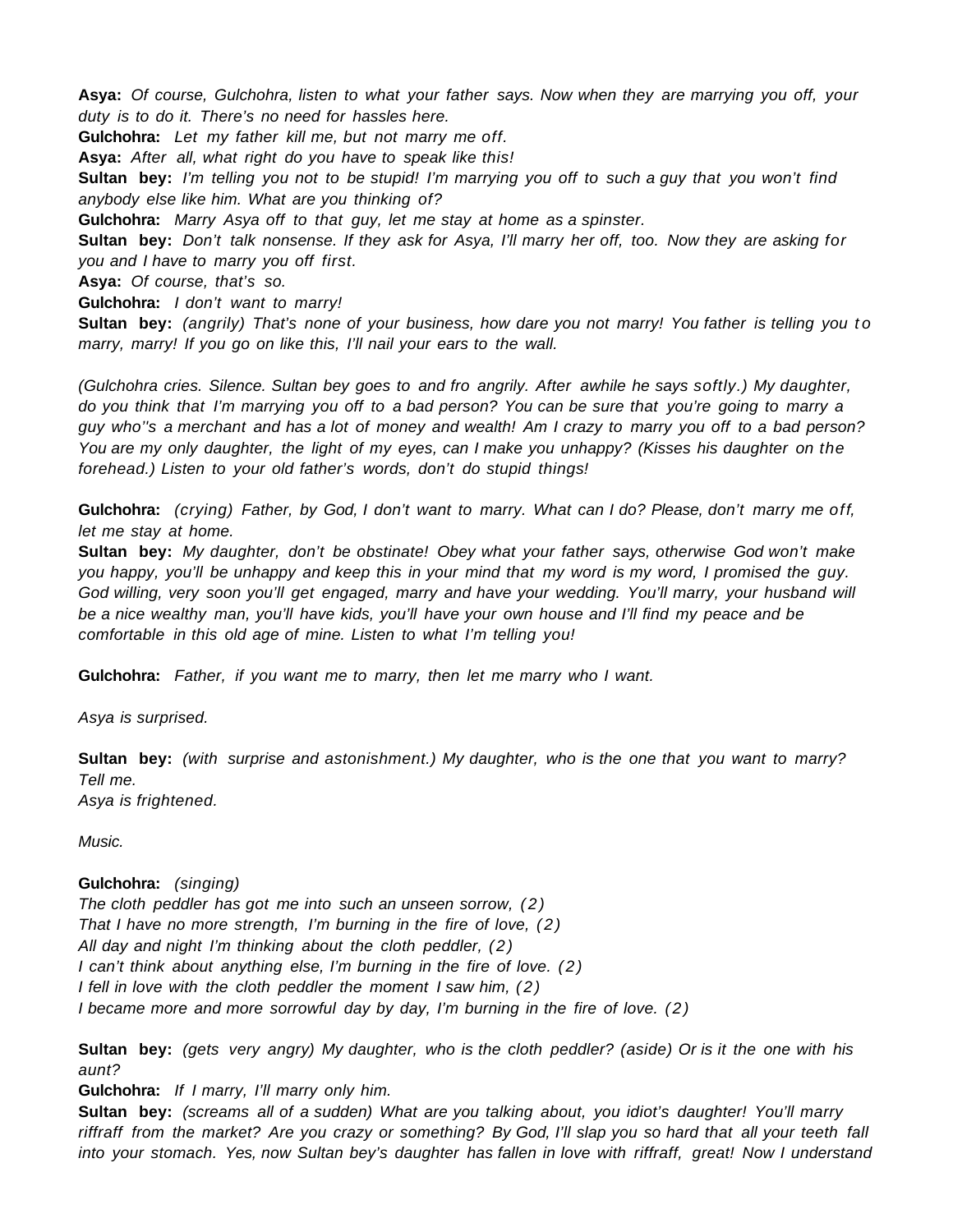why you don't want to marry. But you keep this in your mind that if you do stupid stuff like this, I swear by my father's grave that I'll teach you such a lesson that you'll take your breath just once. You are doing something that dishonors me. What right do you have to look at the cloth peddler? Let me see that cloth peddler again, I'll shoot him with a bullet so he disappears forever. Keep this in your mind that I'm called Sultan bey. I am not a person who will accept dishonor. I can kill you as well as him!

**Gulchohra:** (crying) Father, by God, kill me so that I'm free of all this.

**Sultan bey:** (screaming) I will kill! Let me not deserve to carry this hat if I don't cut you into pieces if you mention the cloth peddler's name once again! Can there be such a dishonor that my daughter falls in love with riffraff! (He hits the ground with his foot.) Get up right now and get out of my sight! Be off! Honorless! (Gulchohra gets up and leaves, crying bitterly. Sultan bey goes to and fro hastily. To Asya and Telli.) When did the cloth peddler come here?

**Asya:** (frightened) By God, I have no idea.

**Sultan bey:** What do you mean you have no idea? You are hiding it from me! You go to hell, too! (Asya and Telli run away.) What a trick I got into. Some riffraff comes to my house and makes my daughter fall in love with him. Can there be such a dishonor! Now I understand why he was asking for my daughter in return of his aunt. To hell with his aunt, too, I don't want her anymore. The girl is crazy. I should marry her off soon, or something worse might happen. If I see Suleyman, I'll ask him to let Asgar know that they should abduct the girl. It seems it won't be possible in a mild way. And I can get angry and kill her. Asya, Telli! Come here. (Asya and Telli enter.) Look here, I'm going to the market, you give advice to Gulchohra and help her understand. Otherwise, by God, I'll kill you all! (Leaves for the market.)

**Asya:** (angrily to Telli) Now, poor us, what can we do? Are we to blame that Gulchohra has fallen in love with riffraff? Go call Gulchohra here! (Telli goes.) Look at this! Look at the girl's courage! She tells her father that she's fallen in love with the cloth peddler. This girl is doing risky stuff.

Gulchohra and Telli come in. Gulchohra falls onto the bed again.

## **Music**

#### **Asya and Telli:**

This much of your sighs and wails will do. (2) What is this scream for?  $(2)$ Do you think it's OK that you have a sweetheart, (2) And your father becomes a stranger for you? (2)

#### **Gulchohra:**

I've lost my strength, (2) There's no help from anybody. My case became so pitiful, How can I help screaming! (2)

# **Asya and Telli:**

It doesn't become you to sigh.  $(2)$ Come on and be happy just like us. (2) Make efforts so that you leave  $(2)$ A good reputation among the people. (2)

**Gulchohra** (singing):

Cloth peddler! (2) I've lost my strength, I who took your breath away,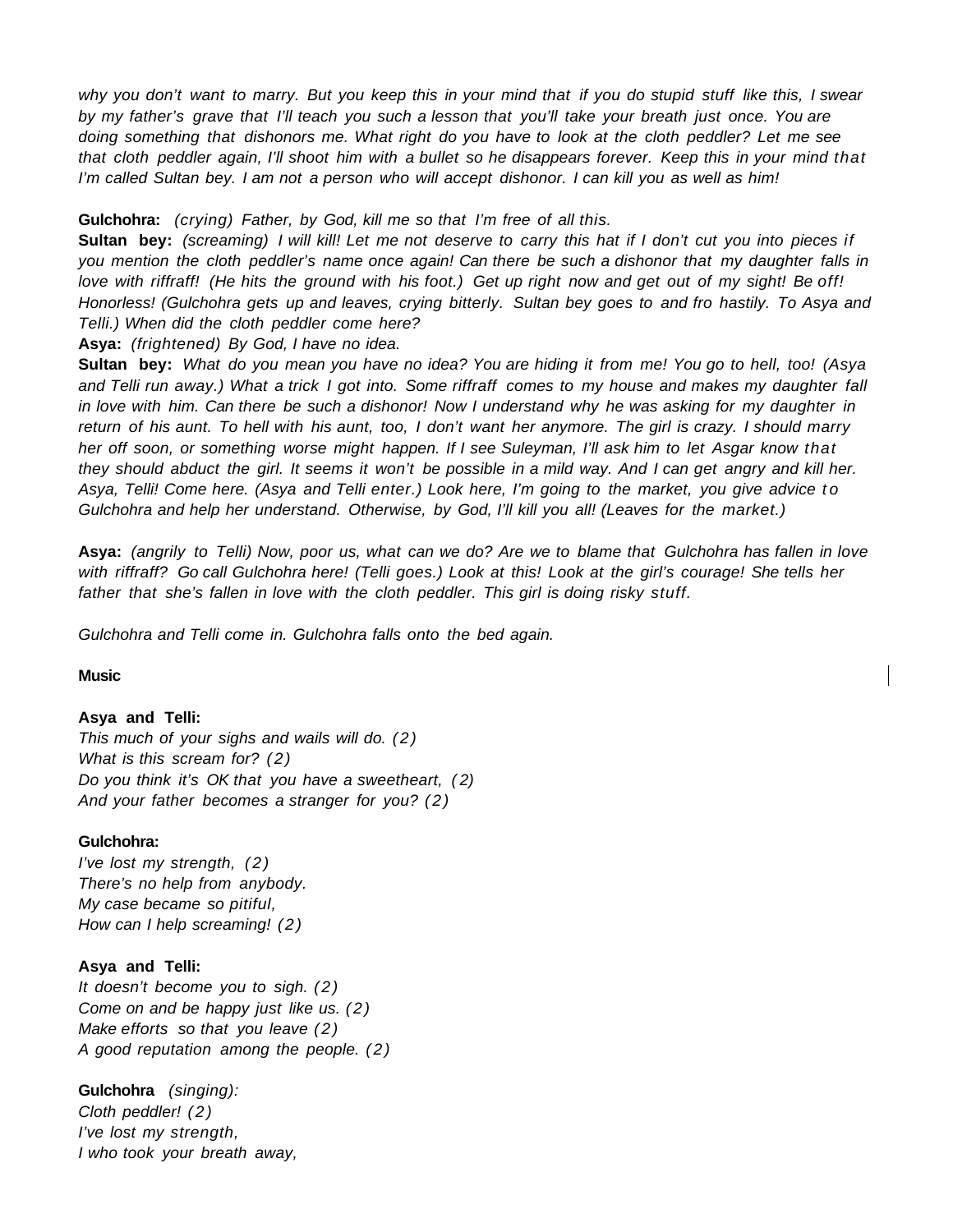Who put you into the fire of love, Have become so pitiful now. I didn't know how love would affect me, I would have never thought that I could get into trouble and torture like this. I loved you, But you put me into sorrow Without feeling any mercy for me. Ah, I am burning in the fire of love!

#### **Act IV**

Asgar's home. The house has been well decorated and Asgar himself has dressed well. **Asgar:** Poor Gulchohra, I gave her a hard time. Now the poor girl thinks that they are really marrying her off to a stranger. But I like how she kept her promise. She didn't want to marry in a mild way. That's why, according to her father's request, I've sent people to abduct her. That's OK, my trick will be disclosed in an hour or two, then the girl will be happy as well as me, her father and everybody. But my heart is in such a haste, I want them to bring the girl soon so that the poor thing doesn't suffer anymore, but what a thing I did! Look with what trick I married! But I didn't do anything bad, I did good. Let Suleyman's father's soul rest in peace, what a thing he taught me. Now I'm marrying the girl I saw and loved and the girl loves me too. Anyway, let me go and see if my aunt has prepared the things that I asked her to. (Goes.)

The door opens after awhile. They've abducted Gulchohra. Some guys bring Gulchohra in, taking her by the arms, close the door and go away. Gulchohra falls onto the bed crying loudly. After awhile she says:

**Gulchohra:** What a trouble this is that I'm taking! They are marrying me off by force. I don't know who I'm marrying, they are separating me from my lover. I don't want this wealth, this luxury! I want my lover. (She buries her face and cries.)

#### **Music**

# **Gulchohra:**

Fate brought me the sorrow of separation, And thought I deserved this much torture. (2) I have no more strength, no more endurance for patience, I'd rather die than suffering these torments. (2) God, have mercy on me, God, have mercy on me! God, help me, please, have mercy on poor me!

#### **Music**

No, I can't bear this anymore. I have no more strength to endure. The best thing is to commit suicide by hanging myself and free myself from all this. (She opens her kerchief to hang herself, but hearing the cloth peddler's voice at that moment, listens to it in surprise and likes what she hears.)

**Asgar** (singing behind the curtain): Who wants to buy textiles?

#### **Music**

Asgar comes in and greets her.

**Gulchohra:** (looking surprised) Is that you or a stranger?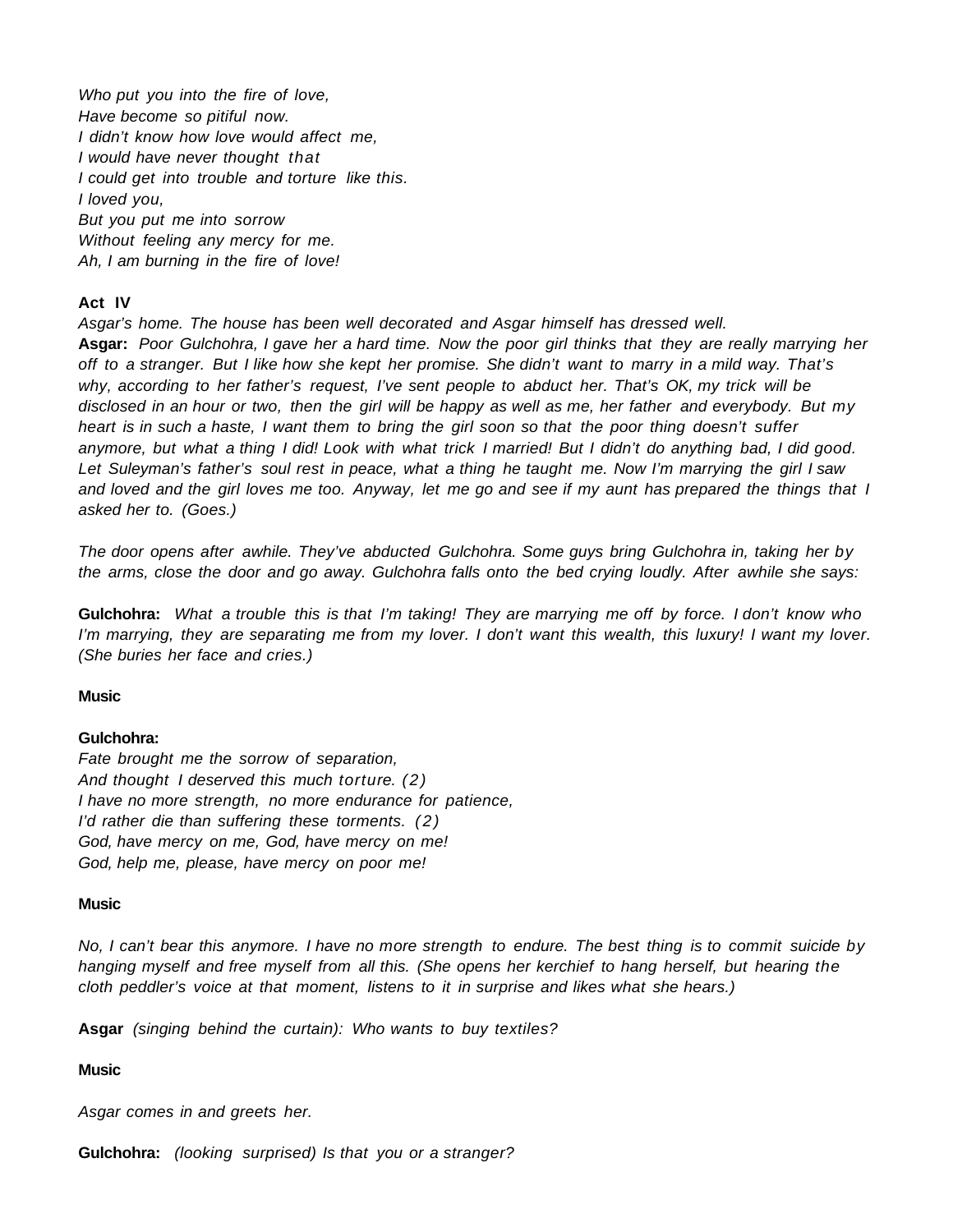**Asgar:** That's me, Gulchohra, that's me, don't worry!

**Gulchohra:** (cries) Do you see what they are doing to me? I'd have committed suicide if you came a little later. How did you come here? They'll kill you if they see you here. Let's run away if there's such a chance. (Pulls him hastily.)

**Asgar:** (laughs) Where should we run from our home? **Gulchohra:** What are you talking about? Whose house is this? **Asgar:** This is my house and then it'll be yours too. **Gulchohra:** I don't understand anything. Who has abducted me? **Asgar:** The people that I sent. **Gulchohra:** (thoughtfully) And I thought that I had been abducted by the people sent by the merchant

my father is marrying me off to.

**Asgar:** Of course, it's so.

**Gulchohra:** (gets surprised) I didn't understand again. For God's sake, help me understand this trick. **Asgar:** (laughs) Look, Gulchohra! I am both the cloth peddler who fell in love with you and the merchant guy who your father is marrying you off to. I disguised myself as a cloth peddler to find a bride for myself. Then I found you, asked you from your father and he agreed. But your father had no idea that I was the very cloth peddler, because he hasn't seen me yet from the beginning.

**Gulchohra:** You are merciless! Didn't you feel for me that I went through this much trouble, that my father wanted to kill me? I wanted to commit suicide. I wouldn't have fallen in love with you, if I had known it.

**Asgar:** Well, the good part is that our happiness washes away all those troubles, doesn't it, my dear, Gulchohra?

**Gulchohra:** (agrees in the end) Yes, it does.

**Asgar:** Then come on, let's go see all the rooms and my aunt, too. (They go to another room.)

Sultan bey enters from the door.

**Sultan bey:** By God, it's a father's heart anyway, it couldn't stand. I decided to come and make sure that the girl hasn't done anything to hurt herself. (Looks around.) Where are they anyway? Hello, anybody there?

Asgar enters.

**Asgar:** Salam aleykum, Sultan bey, welcome to us.

**Sultan bey:** (first with a happy face, then surprised) You… Are you Asgar or that cloth peddler?

**Asgar:** No, bey, I am Haji Mursal's son Asgar and I'm a merchant by profession.

**Sultan bey:** I see. But somehow it seemed to me that I'm seeing that riffraff in front of me. **Asgar:** Which riffraff?

**Sultan bey:** Forget about it, there was this riffraff selling textiles.

**Asgar:** I know. You wanted to marry his aunt, but he wanted to marry your daughter in return, so you got angry and turned him out of your yard, right?

**Sultan bey:** (surprised) Yes, how did you know?

**Asgar:** How wouldn't I know unless I was that same person?

**Sultan bey:** (with astonishment) What are you talking about?

**Asgar:** Yes, yes. I did so on purpose so I would see the girl first and then marry her.

**Sultan bey:** Are you serious?

**Asgar:** Here, your daughter will confirm it. (Calls Gulchohra.) Gulchohra!

**Gulchohra:** (enters and goes up to her father) See, father, this is what both you and I wanted. Asgar played a trick on us and caused you anger and me trouble. He's to blame for everything.

**Sultan bey:** (wakes up) OK, now I understand. What a trickster you are! Your late father was not so at all. Ya Allah! (Shakes his hand.) Are you OK? Gulchohra, come here! (Gulchohra goes up to him, her father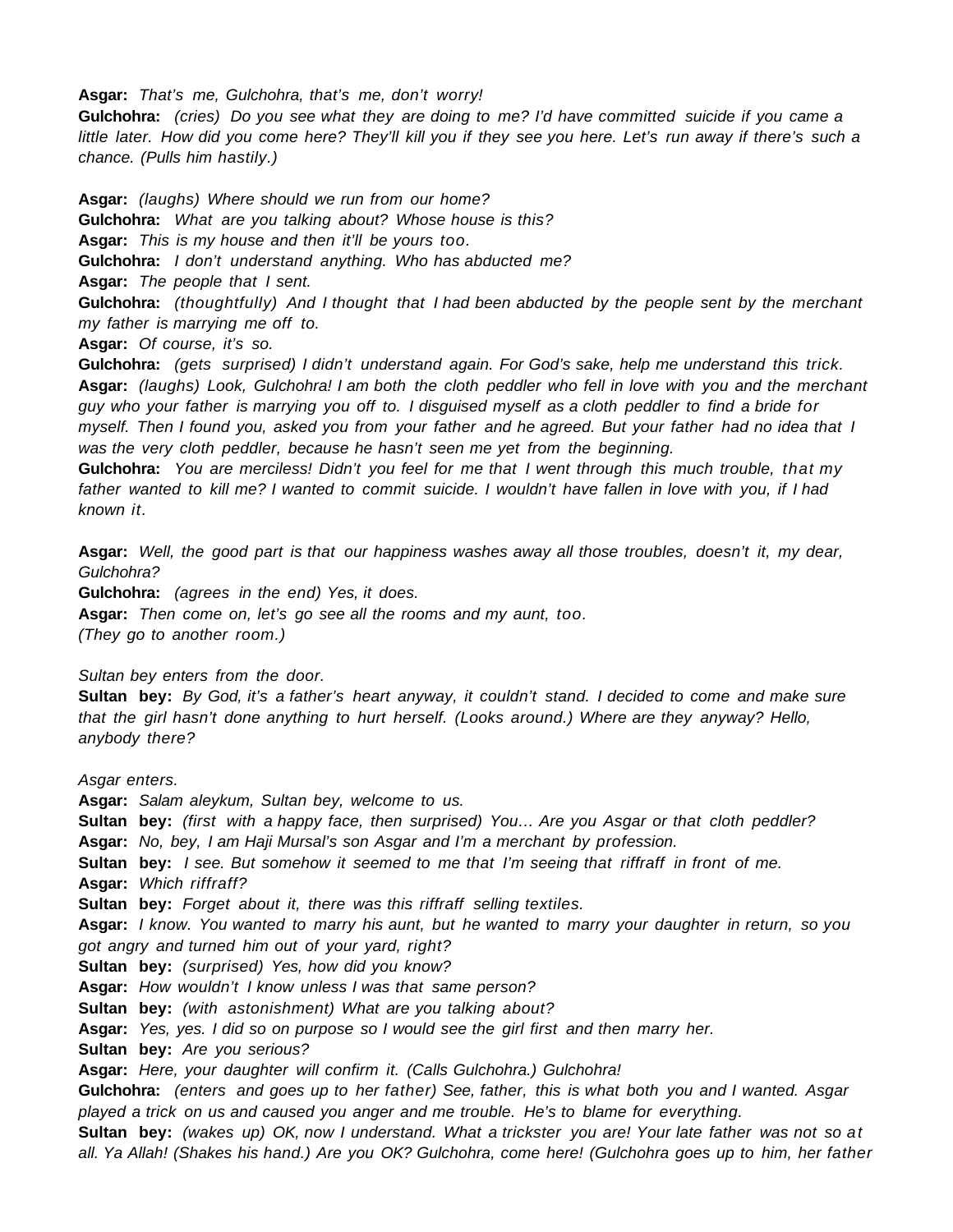kisses her on the forehead.) Very good, very nice, you Asgar! But what a trickster you were! (Remembers something.) OK, where's your aunt then? Was she your real aunt or she was a trick, too? **Asgar:** No, she's my real aunt. **Sultan bey:** And is she a widow herself? (Gets happy.) **Asgar:** Yes, she is. **Sultan bey:** Then call her here! **Asgar:** Let her come, what do I say? Gulchohra, call my aunt here please. Gulchohra goes.

**Sultan bey:** Let me marry her! She's a widow just like me and the doctor told me that I should marry. I think if the doctor sees your aunt, he'll tell her that she should marry. **Asgar:** I'm OK with that, marry her if you want and we'll become double relatives. Did you understand now what being double relatives means? **Sultan bey:** (laughs) Yes, I did, I did, you trickster!

## Gulchohra and Jahan enter.

**Sultan bey:** (to Jahan) Come on! Step ahead! Do you see what a trickster your nephew is? OK, what do you say now? Are you OK with one Molla, a loaf of sugar and three manats? Let's organize our wedding on the same day as Asgar and Gulchohra's.

**Jahan:** I'm OK with it, let God give his blessings.

**Everybody:** Amen, amen!

**Sultan bey:** Those guys are alone at home and must be worried now, waiting to see what has happened. Send your servant to bring Asya and Telli here, too.

**Asgar:** Just a moment, I'll send him now. (Goes out.)

**Sultan bey:** By God, I feel like I have become young again because of joy. (Corrects himself quickly.) I mean, I'm not old, I'm just like a young guy. Good for me!

Asgar comes.

**Asgar:** I sent him.

This moment Suleyman comes in.

**Suleyman:** Salamun aleykum.

**Sultan bey:** Suleyman, aleykassalam. What a trickster friend you have, ha?

**Suleyman:** Yes, he's such a trickster. I don't know who he learned it from.

**Asgar:** What do you mean who I learned it from? Didn't you teach me all this? Here, let my aunt tell! **Jahan:** He's right. Suleyman is the reason for all this, he taught Asgar.

**Sultan bey:** You don't say! Suleyman, I didn't know that you were this way, where did you learn such stuff?

**Suleyman:** Bey, I just came up with them from my own head.

**Sultan bey:** Let your head be safe and sound!

**Suleyman:** (suddenly sees Gulchohra and pays attention to her.) OK, is this Gulchohra?

**Asgar:** Yes, that's her.

**Suleyman:** But the girl that I saw didn't look like this.

**Sultan bey:** You've obviously seen Asya.

**Suleyman:** Who is Asya?

**Sultan bey:** She's my niece.

**Suleyman:** (gets happy) Really? You know, why should I stay single then? Give her to me so that I can also marry!

**Sultan bey:** Are you serious?

**Suleyman:** Of course.

**Sultan bey:** Then I give her to you, marry!

**Everybody:** Let God give his blessings, let God give his blessings! It's so nice!

**Suleyman:** (aside) This is how the end of an honest friend is.